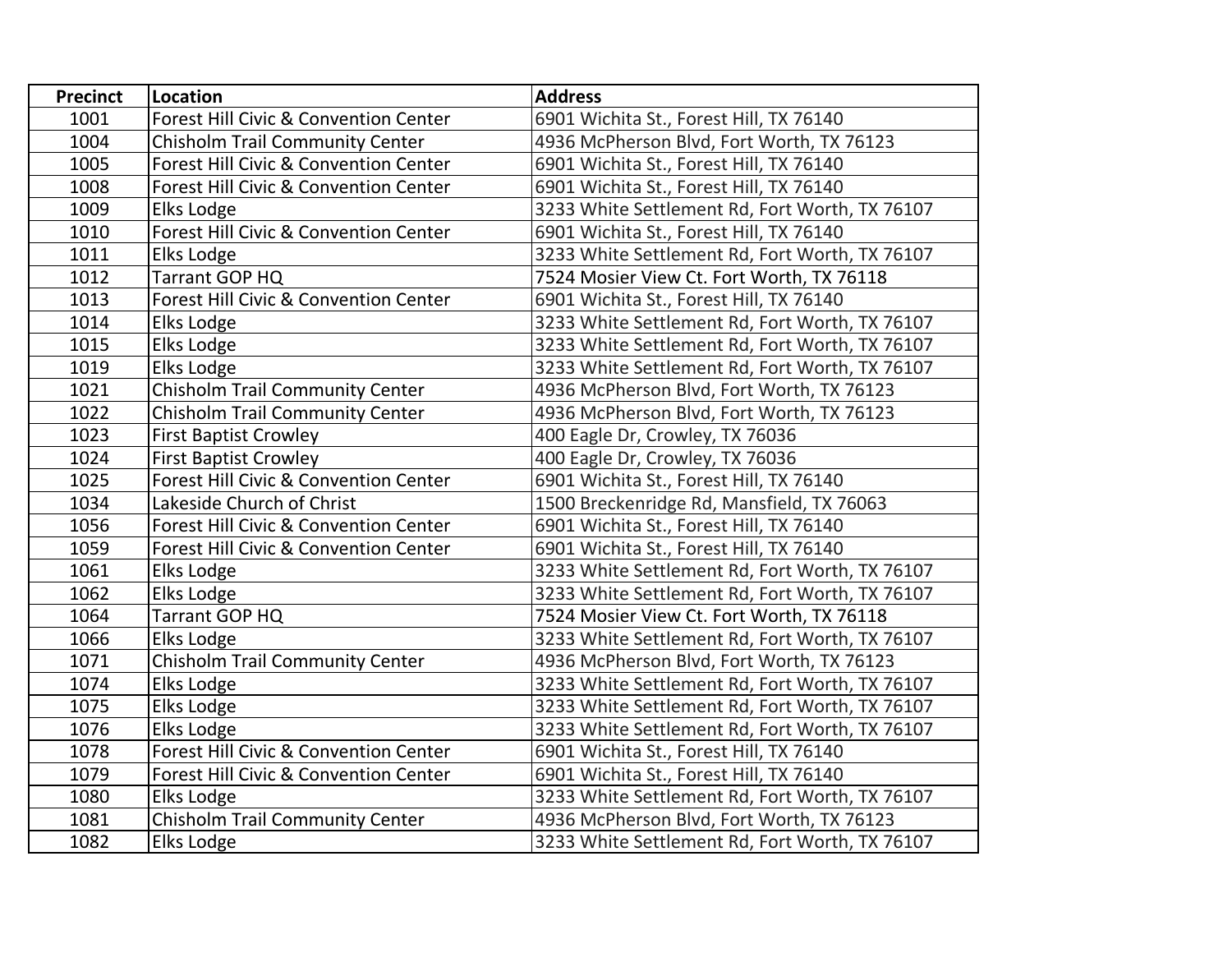| 1083 | Elks Lodge                                       | 3233 White Settlement Rd, Fort Worth, TX 76107 |
|------|--------------------------------------------------|------------------------------------------------|
| 1084 | Forest Hill Civic & Convention Center            | 6901 Wichita St., Forest Hill, TX 76140        |
| 1085 | Elks Lodge                                       | 3233 White Settlement Rd, Fort Worth, TX 76107 |
| 1088 | Elks Lodge                                       | 3233 White Settlement Rd, Fort Worth, TX 76107 |
| 1089 | Forest Hill Civic & Convention Center            | 6901 Wichita St., Forest Hill, TX 76140        |
| 1090 | <b>Forest Hill Civic &amp; Convention Center</b> | 6901 Wichita St., Forest Hill, TX 76140        |
| 1094 | Holiday Inn Express and Suites Lake Worth        | 3541 NW Loop 820, Fort Worth, TX 76106         |
| 1095 | Elks Lodge                                       | 3233 White Settlement Rd, Fort Worth, TX 76107 |
| 1098 | Elks Lodge                                       | 3233 White Settlement Rd, Fort Worth, TX 76107 |
| 1099 | Tarrant GOP HQ                                   | 7524 Mosier View Ct. Fort Worth, TX 76118      |
| 1103 | <b>First Baptist Crowley</b>                     | 400 Eagle Dr, Crowley, TX 76036                |
| 1104 | Forest Hill Civic & Convention Center            | 6901 Wichita St., Forest Hill, TX 76140        |
| 1105 | <b>Chisholm Trail Community Center</b>           | 4936 McPherson Blvd, Fort Worth, TX 76123      |
| 1106 | <b>Forest Hill Civic &amp; Convention Center</b> | 6901 Wichita St., Forest Hill, TX 76140        |
| 1108 | Elks Lodge                                       | 3233 White Settlement Rd, Fort Worth, TX 76107 |
| 1109 | Elks Lodge                                       | 3233 White Settlement Rd, Fort Worth, TX 76107 |
| 1111 | <b>Chisholm Trail Community Center</b>           | 4936 McPherson Blvd, Fort Worth, TX 76123      |
| 1117 | Elks Lodge                                       | 3233 White Settlement Rd, Fort Worth, TX 76107 |
| 1119 | Chisholm Trail Community Center                  | 4936 McPherson Blvd, Fort Worth, TX 76123      |
| 1120 | Elks Lodge                                       | 3233 White Settlement Rd, Fort Worth, TX 76107 |
| 1126 | Tarrant GOP HQ                                   | 7524 Mosier View Ct. Fort Worth, TX 76118      |
| 1127 | Tarrant GOP HQ                                   | 7524 Mosier View Ct. Fort Worth, TX 76118      |
| 1132 | Elks Lodge                                       | 3233 White Settlement Rd, Fort Worth, TX 76107 |
| 1133 | <b>Chisholm Trail Community Center</b>           | 4936 McPherson Blvd, Fort Worth, TX 76123      |
| 1142 | <b>Chisholm Trail Community Center</b>           | 4936 McPherson Blvd, Fort Worth, TX 76123      |
| 1146 | Tarrant GOP HQ                                   | 7524 Mosier View Ct. Fort Worth, TX 76118      |
| 1149 | Forest Hill Civic & Convention Center            | 6901 Wichita St., Forest Hill, TX 76140        |
| 1150 | Forest Hill Civic & Convention Center            | 6901 Wichita St., Forest Hill, TX 76140        |
| 1151 | Tarrant GOP HQ                                   | 7524 Mosier View Ct. Fort Worth, TX 76118      |
| 1153 | Forest Hill Civic & Convention Center            | 6901 Wichita St., Forest Hill, TX 76140        |
| 1154 | <b>Forest Hill Civic &amp; Convention Center</b> | 6901 Wichita St., Forest Hill, TX 76140        |
| 1165 | Elks Lodge                                       | 3233 White Settlement Rd, Fort Worth, TX 76107 |
| 1167 | <b>Chisholm Trail Community Center</b>           | 4936 McPherson Blvd, Fort Worth, TX 76123      |
| 1170 | Tarrant GOP HQ                                   | 7524 Mosier View Ct. Fort Worth, TX 76118      |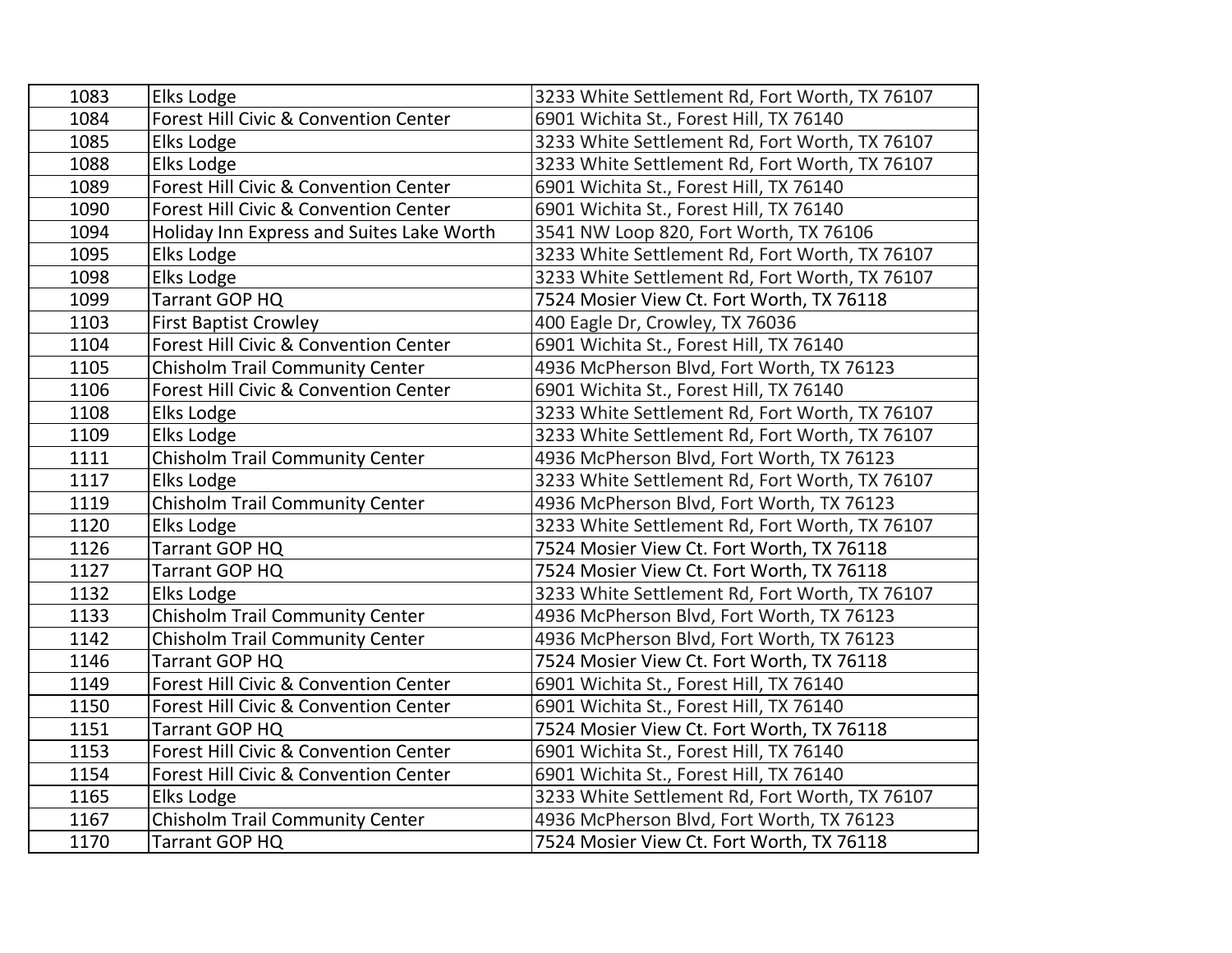| 1175 | Tarrant GOP HQ                         | 7524 Mosier View Ct. Fort Worth, TX 76118      |
|------|----------------------------------------|------------------------------------------------|
| 1184 | Forest Hill Civic & Convention Center  | 6901 Wichita St., Forest Hill, TX 76140        |
| 1186 | <b>Chisholm Trail Community Center</b> | 4936 McPherson Blvd, Fort Worth, TX 76123      |
| 1188 | Tarrant GOP HQ                         | 7524 Mosier View Ct. Fort Worth, TX 76118      |
| 1189 | Forest Hill Civic & Convention Center  | 6901 Wichita St., Forest Hill, TX 76140        |
| 1197 | Tarrant GOP HQ                         | 7524 Mosier View Ct. Fort Worth, TX 76118      |
| 1198 | Elks Lodge                             | 3233 White Settlement Rd, Fort Worth, TX 76107 |
| 1199 | Tarrant GOP HQ                         | 7524 Mosier View Ct. Fort Worth, TX 76118      |
| 1206 | Chisholm Trail Community Center        | 4936 McPherson Blvd, Fort Worth, TX 76123      |
| 1207 | <b>Chisholm Trail Community Center</b> | 4936 McPherson Blvd, Fort Worth, TX 76123      |
| 1208 | <b>Chisholm Trail Community Center</b> | 4936 McPherson Blvd, Fort Worth, TX 76123      |
| 1211 | Forest Hill Civic & Convention Center  | 6901 Wichita St., Forest Hill, TX 76140        |
| 1227 | Elks Lodge                             | 3233 White Settlement Rd, Fort Worth, TX 76107 |
| 1236 | Tarrant GOP HQ                         | 7524 Mosier View Ct. Fort Worth, TX 76118      |
| 1237 | Elks Lodge                             | 3233 White Settlement Rd, Fort Worth, TX 76107 |
| 1238 | Chisholm Trail Community Center        | 4936 McPherson Blvd, Fort Worth, TX 76123      |
| 1241 | <b>Chisholm Trail Community Center</b> | 4936 McPherson Blvd, Fort Worth, TX 76123      |
| 1244 | Forest Hill Civic & Convention Center  | 6901 Wichita St., Forest Hill, TX 76140        |
| 1251 | <b>First Baptist Crowley</b>           | 400 Eagle Dr, Crowley, TX 76036                |
| 1255 | <b>First Baptist Crowley</b>           | 400 Eagle Dr, Crowley, TX 76036                |
| 1257 | Forest Hill Civic & Convention Center  | 6901 Wichita St., Forest Hill, TX 76140        |
| 1264 | Chisholm Trail Community Center        | 4936 McPherson Blvd, Fort Worth, TX 76123      |
| 1265 | <b>Chisholm Trail Community Center</b> | 4936 McPherson Blvd, Fort Worth, TX 76123      |
| 1270 | Tarrant GOP HQ                         | 7524 Mosier View Ct. Fort Worth, TX 76118      |
| 1271 | <b>First Baptist Crowley</b>           | 400 Eagle Dr, Crowley, TX 76036                |
| 1273 | Elks Lodge                             | 3233 White Settlement Rd, Fort Worth, TX 76107 |
| 1277 | Tarrant GOP HQ                         | 7524 Mosier View Ct. Fort Worth, TX 76118      |
| 1278 | Tarrant GOP HQ                         | 7524 Mosier View Ct. Fort Worth, TX 76118      |
| 1279 | Tarrant GOP HQ                         | 7524 Mosier View Ct. Fort Worth, TX 76118      |
| 1291 | Forest Hill Civic & Convention Center  | 6901 Wichita St., Forest Hill, TX 76140        |
| 1292 | Chisholm Trail Community Center        | 4936 McPherson Blvd, Fort Worth, TX 76123      |
| 1293 | Forest Hill Civic & Convention Center  | 6901 Wichita St., Forest Hill, TX 76140        |
| 1294 | <b>First Baptist Crowley</b>           | 400 Eagle Dr, Crowley, TX 76036                |
| 1295 | Forest Hill Civic & Convention Center  | 6901 Wichita St., Forest Hill, TX 76140        |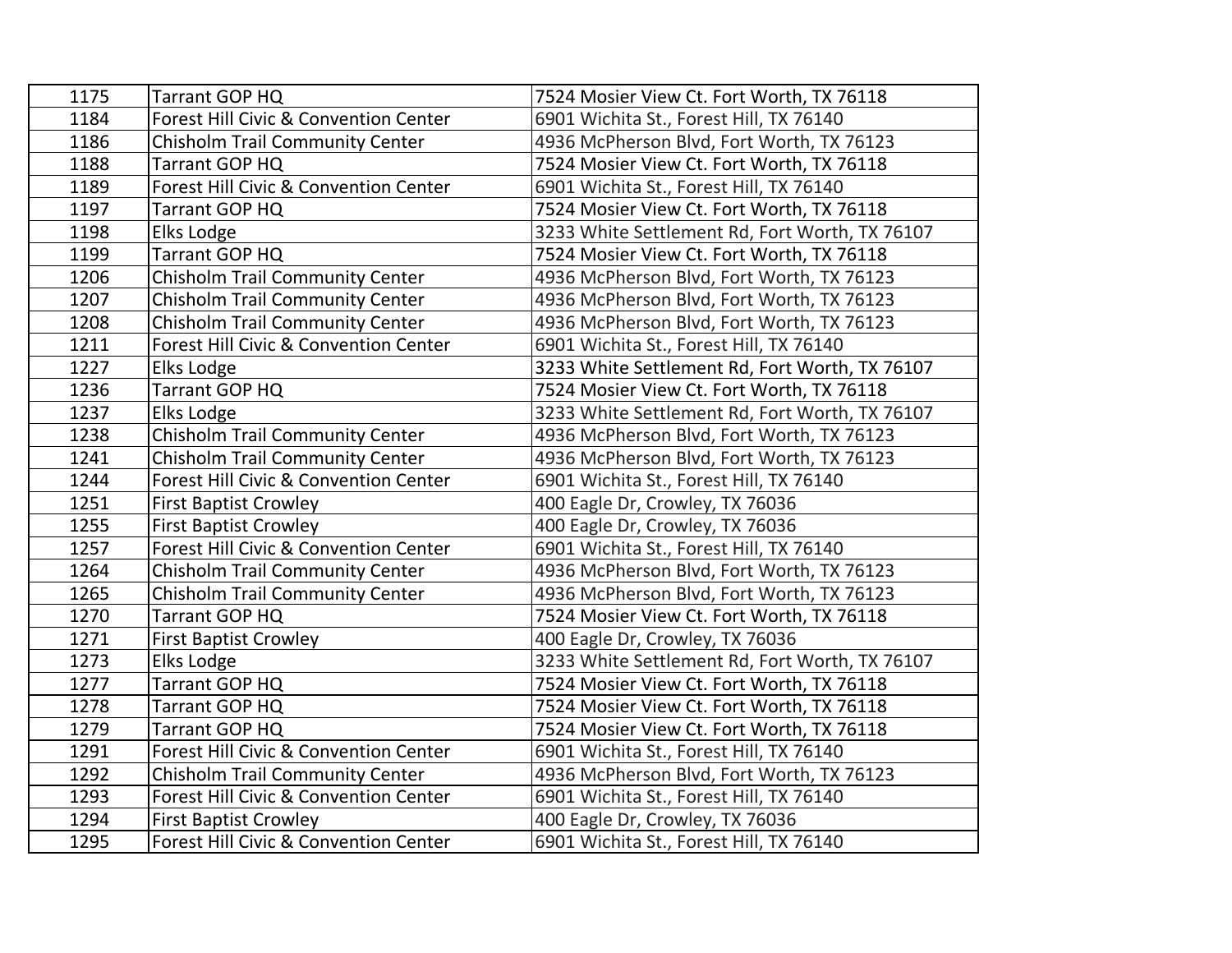| 1296 | <b>Chisholm Trail Community Center</b> | 4936 McPherson Blvd, Fort Worth, TX 76123      |
|------|----------------------------------------|------------------------------------------------|
| 1297 | Forest Hill Civic & Convention Center  | 6901 Wichita St., Forest Hill, TX 76140        |
| 1298 | <b>Chisholm Trail Community Center</b> | 4936 McPherson Blvd, Fort Worth, TX 76123      |
| 1300 | Forest Hill Civic & Convention Center  | 6901 Wichita St., Forest Hill, TX 76140        |
| 1301 | Forest Hill Civic & Convention Center  | 6901 Wichita St., Forest Hill, TX 76140        |
| 1311 | Tarrant GOP HQ                         | 7524 Mosier View Ct. Fort Worth, TX 76118      |
| 1337 | <b>Chisholm Trail Community Center</b> | 4936 McPherson Blvd, Fort Worth, TX 76123      |
| 1339 | <b>Chisholm Trail Community Center</b> | 4936 McPherson Blvd, Fort Worth, TX 76123      |
| 1345 | <b>First Baptist Crowley</b>           | 400 Eagle Dr, Crowley, TX 76036                |
| 1346 | Tarrant GOP HQ                         | 7524 Mosier View Ct. Fort Worth, TX 76118      |
| 1347 | <b>First Baptist Crowley</b>           | 400 Eagle Dr, Crowley, TX 76036                |
| 1348 | <b>Chisholm Trail Community Center</b> | 4936 McPherson Blvd, Fort Worth, TX 76123      |
| 1351 | Elks Lodge                             | 3233 White Settlement Rd, Fort Worth, TX 76107 |
| 1352 | <b>First Baptist Crowley</b>           | 400 Eagle Dr, Crowley, TX 76036                |
| 1366 | <b>Chisholm Trail Community Center</b> | 4936 McPherson Blvd, Fort Worth, TX 76123      |
| 1376 | Forest Hill Civic & Convention Center  | 6901 Wichita St., Forest Hill, TX 76140        |
| 1377 | <b>Chisholm Trail Community Center</b> | 4936 McPherson Blvd, Fort Worth, TX 76123      |
| 1378 | <b>First Baptist Crowley</b>           | 400 Eagle Dr, Crowley, TX 76036                |
| 1380 | Tarrant GOP HQ                         | 7524 Mosier View Ct. Fort Worth, TX 76118      |
| 1382 | <b>Texas Star</b>                      | 1400 Texas Star Pkwy, Euless, TX 76040         |
| 1388 | <b>Texas Star</b>                      | 1400 Texas Star Pkwy, Euless, TX 76040         |
| 1394 | <b>First Baptist Crowley</b>           | 400 Eagle Dr, Crowley, TX 76036                |
| 1404 | <b>Texas Star</b>                      | 1400 Texas Star Pkwy, Euless, TX 76040         |
| 1407 | Tarrant GOP HQ                         | 7524 Mosier View Ct. Fort Worth, TX 76118      |
| 1408 | Elks Lodge                             | 3233 White Settlement Rd, Fort Worth, TX 76107 |
| 1412 | Elks Lodge                             | 3233 White Settlement Rd, Fort Worth, TX 76107 |
| 1414 | Tarrant GOP HQ                         | 7524 Mosier View Ct. Fort Worth, TX 76118      |
| 1415 | Tarrant GOP HQ                         | 7524 Mosier View Ct. Fort Worth, TX 76118      |
| 1416 | Elks Lodge                             | 3233 White Settlement Rd, Fort Worth, TX 76107 |
| 1418 | <b>First Baptist Crowley</b>           | 400 Eagle Dr, Crowley, TX 76036                |
| 1420 | Tarrant GOP HQ                         | 7524 Mosier View Ct. Fort Worth, TX 76118      |
| 1423 | <b>Chisholm Trail Community Center</b> | 4936 McPherson Blvd, Fort Worth, TX 76123      |
| 1424 | <b>Chisholm Trail Community Center</b> | 4936 McPherson Blvd, Fort Worth, TX 76123      |
| 1427 | Forest Hill Civic & Convention Center  | 6901 Wichita St., Forest Hill, TX 76140        |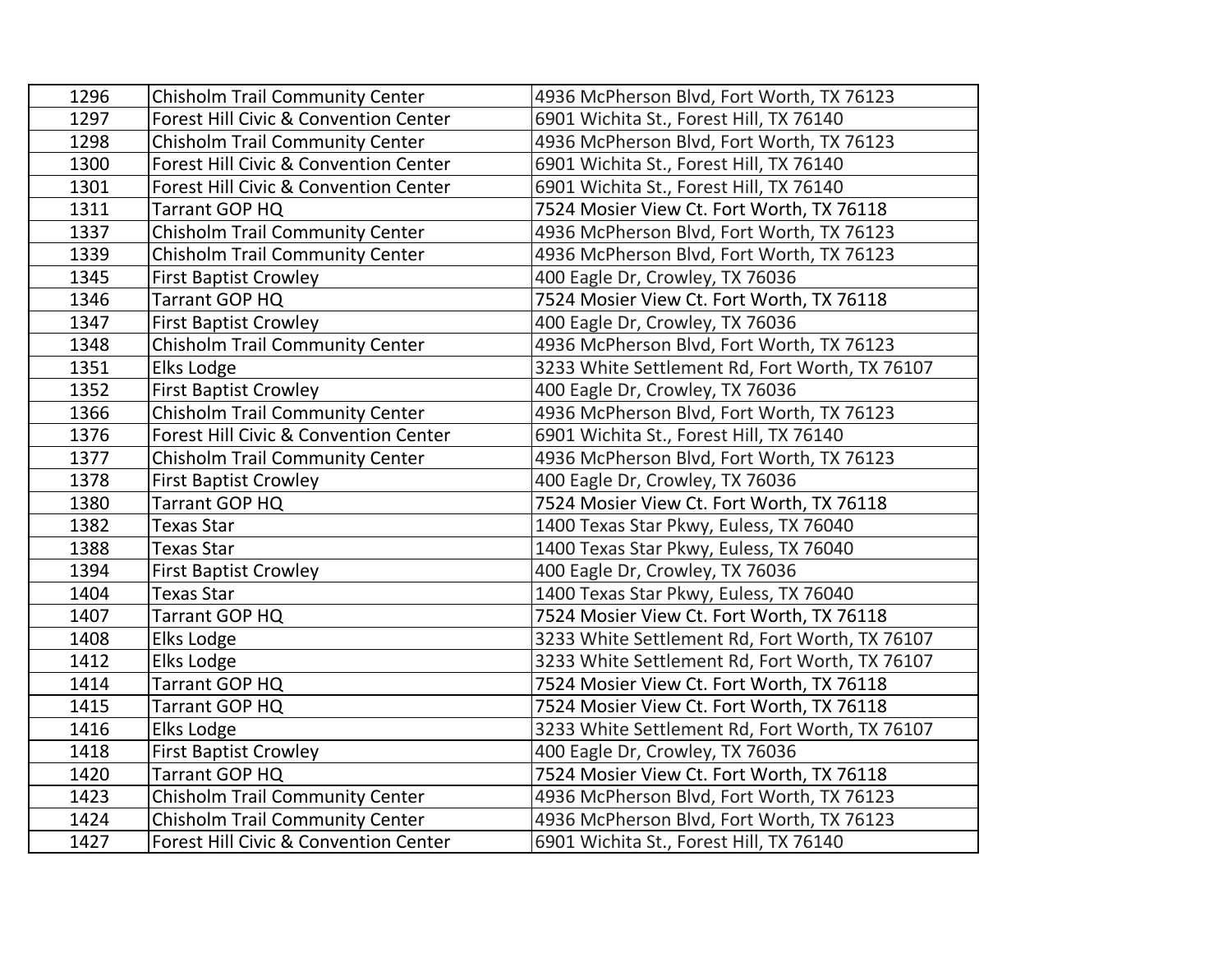| 1430 | Tarrant GOP HQ                         | 7524 Mosier View Ct. Fort Worth, TX 76118      |
|------|----------------------------------------|------------------------------------------------|
| 1431 | <b>First Baptist Crowley</b>           | 400 Eagle Dr, Crowley, TX 76036                |
| 1434 | <b>Chisholm Trail Community Center</b> | 4936 McPherson Blvd, Fort Worth, TX 76123      |
| 1436 | <b>First Baptist Crowley</b>           | 400 Eagle Dr, Crowley, TX 76036                |
| 1437 | Tarrant GOP HQ                         | 7524 Mosier View Ct. Fort Worth, TX 76118      |
| 1439 | Forest Hill Civic & Convention Center  | 6901 Wichita St., Forest Hill, TX 76140        |
| 1440 | Forest Hill Civic & Convention Center  | 6901 Wichita St., Forest Hill, TX 76140        |
| 1441 | <b>Texas Star</b>                      | 1400 Texas Star Pkwy, Euless, TX 76040         |
| 1444 | Forest Hill Civic & Convention Center  | 6901 Wichita St., Forest Hill, TX 76140        |
| 1445 | <b>Chisholm Trail Community Center</b> | 4936 McPherson Blvd, Fort Worth, TX 76123      |
| 1455 | Elks Lodge                             | 3233 White Settlement Rd, Fort Worth, TX 76107 |
| 1457 | Elks Lodge                             | 3233 White Settlement Rd, Fort Worth, TX 76107 |
| 1459 | <b>Chisholm Trail Community Center</b> | 4936 McPherson Blvd, Fort Worth, TX 76123      |
| 1460 | Tarrant GOP HQ                         | 7524 Mosier View Ct. Fort Worth, TX 76118      |
| 1463 | Tarrant GOP HQ                         | 7524 Mosier View Ct. Fort Worth, TX 76118      |
| 1472 | Elks Lodge                             | 3233 White Settlement Rd, Fort Worth, TX 76107 |
| 1473 | Elks Lodge                             | 3233 White Settlement Rd, Fort Worth, TX 76107 |
| 1476 | Elks Lodge                             | 3233 White Settlement Rd, Fort Worth, TX 76107 |
| 1477 | Elks Lodge                             | 3233 White Settlement Rd, Fort Worth, TX 76107 |
| 1479 | Tarrant GOP HQ                         | 7524 Mosier View Ct. Fort Worth, TX 76118      |
| 1481 | Elks Lodge                             | 3233 White Settlement Rd, Fort Worth, TX 76107 |
| 1482 | Elks Lodge                             | 3233 White Settlement Rd, Fort Worth, TX 76107 |
| 1489 | Tarrant GOP HQ                         | 7524 Mosier View Ct. Fort Worth, TX 76118      |
| 1490 | Tarrant GOP HQ                         | 7524 Mosier View Ct. Fort Worth, TX 76118      |
| 1491 | Tarrant GOP HQ                         | 7524 Mosier View Ct. Fort Worth, TX 76118      |
| 1501 | <b>First Baptist Crowley</b>           | 400 Eagle Dr, Crowley, TX 76036                |
| 1504 | <b>First Baptist Crowley</b>           | 400 Eagle Dr, Crowley, TX 76036                |
| 1514 | Tarrant GOP HQ                         | 7524 Mosier View Ct. Fort Worth, TX 76118      |
| 1515 | <b>First Baptist Crowley</b>           | 400 Eagle Dr, Crowley, TX 76036                |
| 1518 | Tarrant GOP HQ                         | 7524 Mosier View Ct. Fort Worth, TX 76118      |
| 1543 | Forest Hill Civic & Convention Center  | 6901 Wichita St., Forest Hill, TX 76140        |
| 1544 | Elks Lodge                             | 3233 White Settlement Rd, Fort Worth, TX 76107 |
| 1547 | <b>Texas Star</b>                      | 1400 Texas Star Pkwy, Euless, TX 76040         |
| 1549 | Forest Hill Civic & Convention Center  | 6901 Wichita St., Forest Hill, TX 76140        |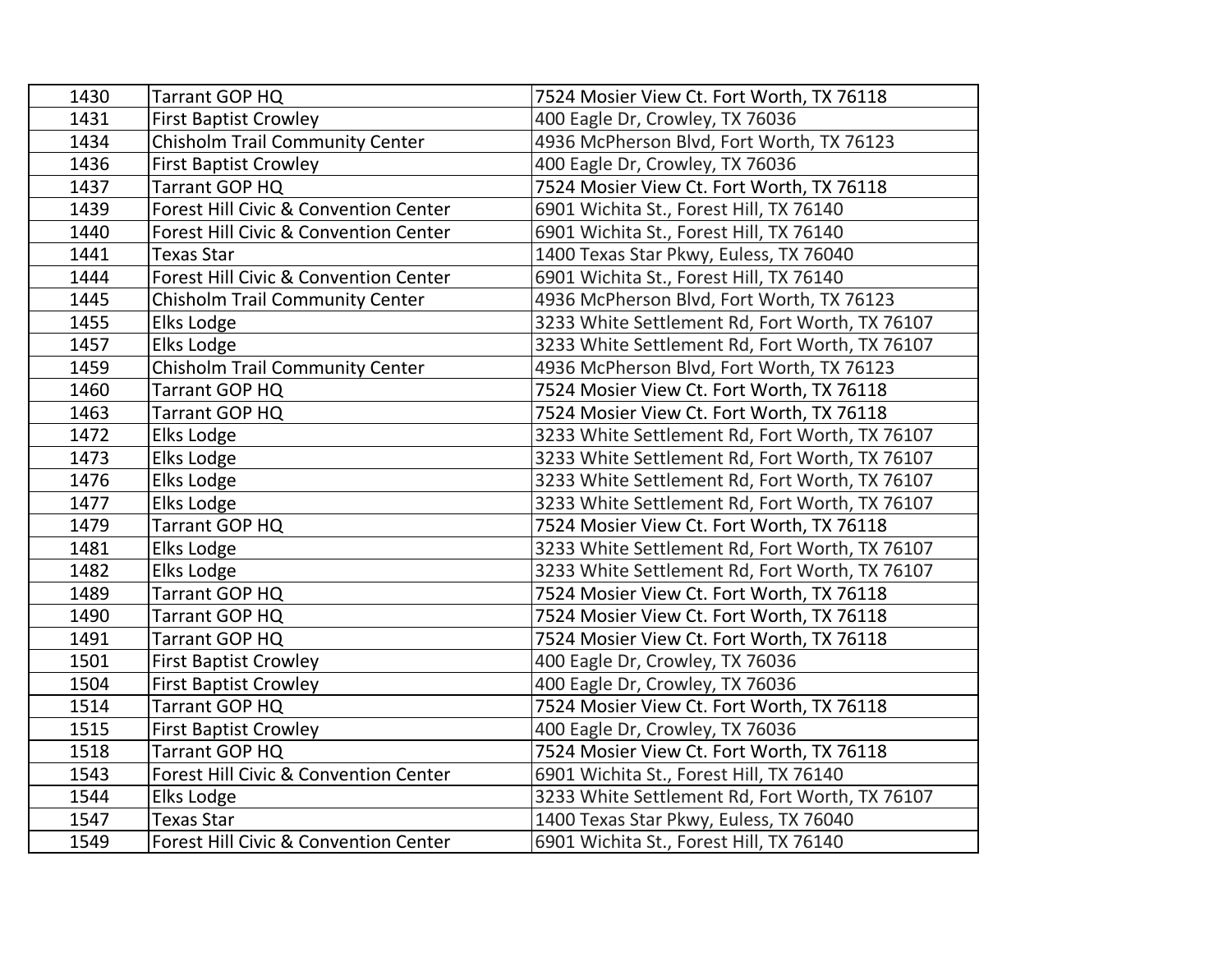| 1550 | Elks Lodge                             | 3233 White Settlement Rd, Fort Worth, TX 76107 |
|------|----------------------------------------|------------------------------------------------|
| 1555 | Elks Lodge                             | 3233 White Settlement Rd, Fort Worth, TX 76107 |
| 1559 | Forest Hill Civic & Convention Center  | 6901 Wichita St., Forest Hill, TX 76140        |
| 1564 | Tarrant GOP HQ                         | 7524 Mosier View Ct. Fort Worth, TX 76118      |
| 1576 | Elks Lodge                             | 3233 White Settlement Rd, Fort Worth, TX 76107 |
| 1577 | Forest Hill Civic & Convention Center  | 6901 Wichita St., Forest Hill, TX 76140        |
| 1578 | Forest Hill Civic & Convention Center  | 6901 Wichita St., Forest Hill, TX 76140        |
| 1586 | Tarrant GOP HQ                         | 7524 Mosier View Ct. Fort Worth, TX 76118      |
| 1589 | Tarrant GOP HQ                         | 7524 Mosier View Ct. Fort Worth, TX 76118      |
| 1594 | Elks Lodge                             | 3233 White Settlement Rd, Fort Worth, TX 76107 |
| 1597 | Elks Lodge                             | 3233 White Settlement Rd, Fort Worth, TX 76107 |
| 1603 | <b>Texas Star</b>                      | 1400 Texas Star Pkwy, Euless, TX 76040         |
| 1605 | Tarrant GOP HQ                         | 7524 Mosier View Ct. Fort Worth, TX 76118      |
| 1607 | Tarrant GOP HQ                         | 7524 Mosier View Ct. Fort Worth, TX 76118      |
| 1608 | <b>Chisholm Trail Community Center</b> | 4936 McPherson Blvd, Fort Worth, TX 76123      |
| 1610 | Forest Hill Civic & Convention Center  | 6901 Wichita St., Forest Hill, TX 76140        |
| 1611 | Elks Lodge                             | 3233 White Settlement Rd, Fort Worth, TX 76107 |
| 1617 | Elks Lodge                             | 3233 White Settlement Rd, Fort Worth, TX 76107 |
| 1619 | Elks Lodge                             | 3233 White Settlement Rd, Fort Worth, TX 76107 |
| 1621 | Forest Hill Civic & Convention Center  | 6901 Wichita St., Forest Hill, TX 76140        |
| 1622 | Tarrant GOP HQ                         | 7524 Mosier View Ct. Fort Worth, TX 76118      |
| 1623 | Tarrant GOP HQ                         | 7524 Mosier View Ct. Fort Worth, TX 76118      |
| 1625 | Elks Lodge                             | 3233 White Settlement Rd, Fort Worth, TX 76107 |
| 1627 | <b>First Baptist Crowley</b>           | 400 Eagle Dr, Crowley, TX 76036                |
| 1628 | Forest Hill Civic & Convention Center  | 6901 Wichita St., Forest Hill, TX 76140        |
| 1631 | Tarrant GOP HQ                         | 7524 Mosier View Ct. Fort Worth, TX 76118      |
| 1633 | Elks Lodge                             | 3233 White Settlement Rd, Fort Worth, TX 76107 |
| 1639 | <b>First Baptist Crowley</b>           | 400 Eagle Dr, Crowley, TX 76036                |
| 1641 | <b>First Baptist Crowley</b>           | 400 Eagle Dr, Crowley, TX 76036                |
| 1642 | <b>First Baptist Crowley</b>           | 400 Eagle Dr, Crowley, TX 76036                |
| 1651 | Tarrant GOP HQ                         | 7524 Mosier View Ct. Fort Worth, TX 76118      |
| 1652 | Forest Hill Civic & Convention Center  | 6901 Wichita St., Forest Hill, TX 76140        |
| 1672 | Elks Lodge                             | 3233 White Settlement Rd, Fort Worth, TX 76107 |
| 1674 | Elks Lodge                             | 3233 White Settlement Rd, Fort Worth, TX 76107 |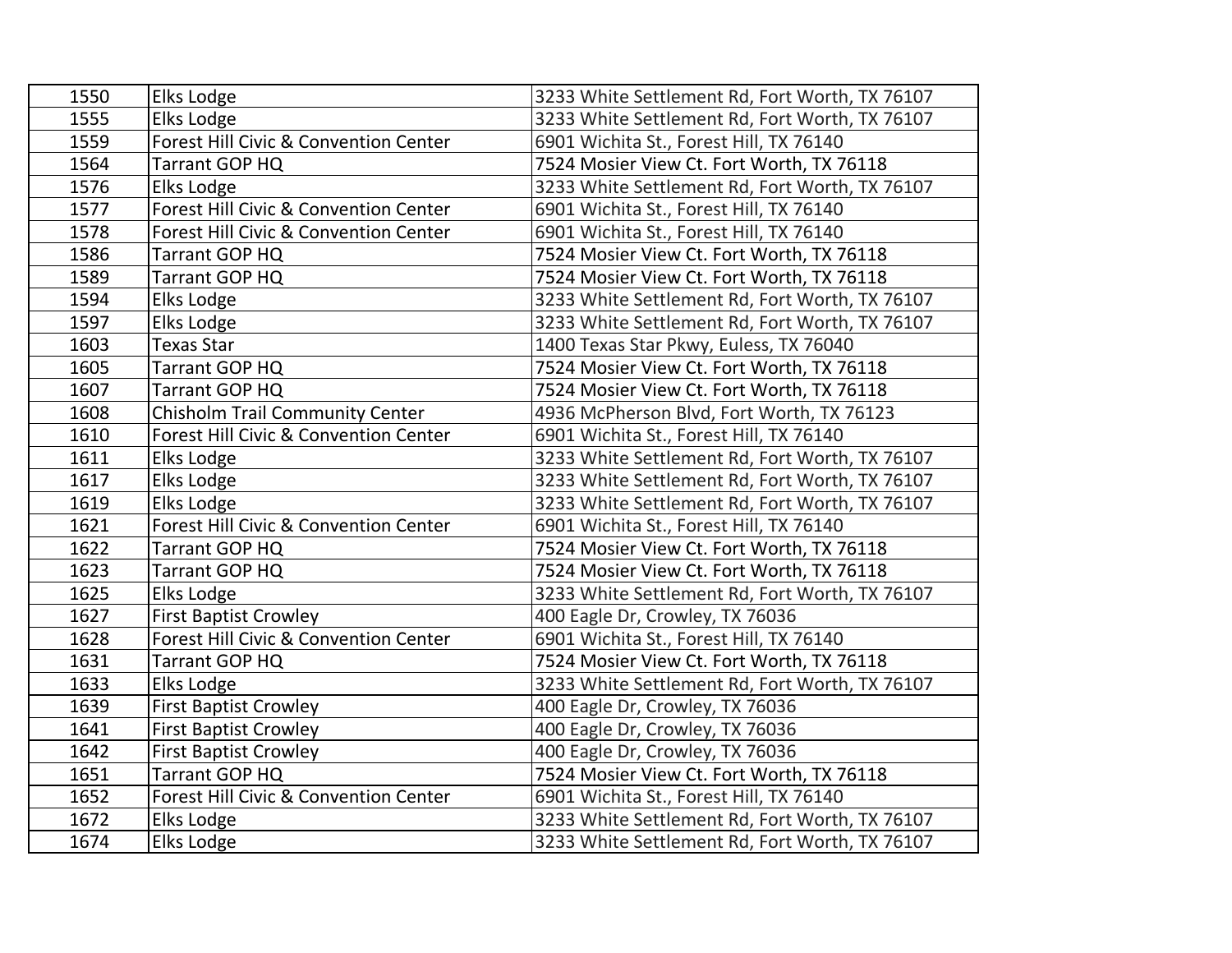| 1676 | Holiday Inn Express and Suites Lake Worth | 3541 NW Loop 820, Fort Worth, TX 76106         |
|------|-------------------------------------------|------------------------------------------------|
| 1677 | Forest Hill Civic & Convention Center     | 6901 Wichita St., Forest Hill, TX 76140        |
| 1678 | Elks Lodge                                | 3233 White Settlement Rd, Fort Worth, TX 76107 |
| 1679 | Tarrant GOP HQ                            | 7524 Mosier View Ct. Fort Worth, TX 76118      |
| 1684 | Elks Lodge                                | 3233 White Settlement Rd, Fort Worth, TX 76107 |
| 1701 | Tarrant GOP HQ                            | 7524 Mosier View Ct. Fort Worth, TX 76118      |
| 1704 | <b>First Baptist Crowley</b>              | 400 Eagle Dr, Crowley, TX 76036                |
| 1710 | <b>First Baptist Crowley</b>              | 400 Eagle Dr, Crowley, TX 76036                |
| 1714 | Tarrant GOP HQ                            | 7524 Mosier View Ct. Fort Worth, TX 76118      |
| 1715 | <b>First Baptist Crowley</b>              | 400 Eagle Dr, Crowley, TX 76036                |
| 1717 | <b>First Baptist Crowley</b>              | 400 Eagle Dr, Crowley, TX 76036                |
| 1718 | <b>Chisholm Trail Community Center</b>    | 4936 McPherson Blvd, Fort Worth, TX 76123      |
| 1719 | Chisholm Trail Community Center           | 4936 McPherson Blvd, Fort Worth, TX 76123      |
| 1722 | Tarrant GOP HQ                            | 7524 Mosier View Ct. Fort Worth, TX 76118      |
| 1723 | <b>First Baptist Crowley</b>              | 400 Eagle Dr, Crowley, TX 76036                |
| 1734 | <b>First Baptist Crowley</b>              | 400 Eagle Dr, Crowley, TX 76036                |
| 1738 | <b>Holiday Inn Express</b>                | 1721 Pleasant Place Arlington, TX 76015        |
| 1739 | Forest Hill Civic & Convention Center     | 6901 Wichita St., Forest Hill, TX 76140        |
| 2002 | <b>Holiday Inn Express</b>                | 1721 Pleasant Place Arlington, TX 76015        |
| 2003 | Elzie Odom Athletic Center                | 1601 NE Green Oaks Blvd, Arlington, TX 76006   |
| 2007 | <b>Holiday Inn Express</b>                | 1721 Pleasant Place Arlington, TX 76015        |
| 2026 | Elzie Odom Athletic Center                | 1601 NE Green Oaks Blvd, Arlington, TX 76006   |
| 2027 | <b>Holiday Inn Express</b>                | 1721 Pleasant Place Arlington, TX 76015        |
| 2028 | <b>Holiday Inn Express</b>                | 1721 Pleasant Place Arlington, TX 76015        |
| 2029 | Lakeside Church of Christ                 | 1500 Breckenridge Rd, Mansfield, TX 76063      |
| 2030 | <b>Holiday Inn Express</b>                | 1721 Pleasant Place Arlington, TX 76015        |
| 2031 | Lakeside Church of Christ                 | 1500 Breckenridge Rd, Mansfield, TX 76063      |
| 2033 | Lakeside Church of Christ                 | 1500 Breckenridge Rd, Mansfield, TX 76063      |
| 2052 | Elzie Odom Athletic Center                | 1601 NE Green Oaks Blvd, Arlington, TX 76006   |
| 2055 | Tarrant GOP HQ                            | 7524 Mosier View Ct. Fort Worth, TX 76118      |
| 2058 | Elzie Odom Athletic Center                | 1601 NE Green Oaks Blvd, Arlington, TX 76006   |
| 2100 | Tarrant GOP HQ                            | 7524 Mosier View Ct. Fort Worth, TX 76118      |
| 2112 | Elzie Odom Athletic Center                | 1601 NE Green Oaks Blvd, Arlington, TX 76006   |
| 2134 | <b>Holiday Inn Express</b>                | 1721 Pleasant Place Arlington, TX 76015        |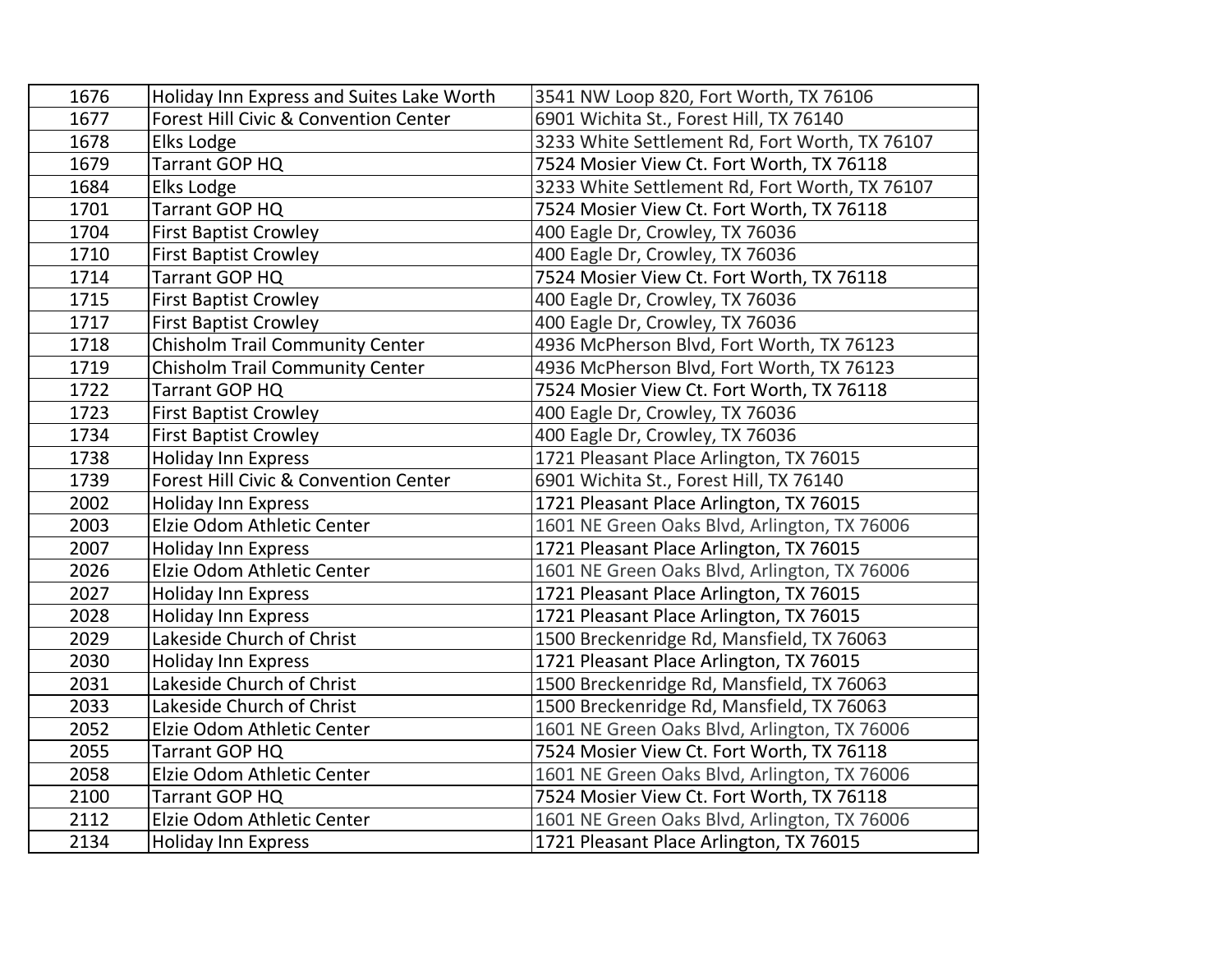| 2143 | Elzie Odom Athletic Center | 1601 NE Green Oaks Blvd, Arlington, TX 76006 |
|------|----------------------------|----------------------------------------------|
| 2145 | <b>Holiday Inn Express</b> | 1721 Pleasant Place Arlington, TX 76015      |
| 2147 | Elzie Odom Athletic Center | 1601 NE Green Oaks Blvd, Arlington, TX 76006 |
| 2148 | Tarrant GOP HQ             | 7524 Mosier View Ct. Fort Worth, TX 76118    |
| 2158 | <b>Texas Star</b>          | 1400 Texas Star Pkwy, Euless, TX 76040       |
| 2161 | Elzie Odom Athletic Center | 1601 NE Green Oaks Blvd, Arlington, TX 76006 |
| 2168 | Elzie Odom Athletic Center | 1601 NE Green Oaks Blvd, Arlington, TX 76006 |
| 2169 | <b>Holiday Inn Express</b> | 1721 Pleasant Place Arlington, TX 76015      |
| 2171 | Elzie Odom Athletic Center | 1601 NE Green Oaks Blvd, Arlington, TX 76006 |
| 2173 | <b>Holiday Inn Express</b> | 1721 Pleasant Place Arlington, TX 76015      |
| 2174 | <b>Holiday Inn Express</b> | 1721 Pleasant Place Arlington, TX 76015      |
| 2180 | <b>Holiday Inn Express</b> | 1721 Pleasant Place Arlington, TX 76015      |
| 2181 | Elzie Odom Athletic Center | 1601 NE Green Oaks Blvd, Arlington, TX 76006 |
| 2190 | Tarrant GOP HQ             | 7524 Mosier View Ct. Fort Worth, TX 76118    |
| 2205 | Elzie Odom Athletic Center | 1601 NE Green Oaks Blvd, Arlington, TX 76006 |
| 2210 | <b>Holiday Inn Express</b> | 1721 Pleasant Place Arlington, TX 76015      |
| 2217 | Elzie Odom Athletic Center | 1601 NE Green Oaks Blvd, Arlington, TX 76006 |
| 2219 | <b>Holiday Inn Express</b> | 1721 Pleasant Place Arlington, TX 76015      |
| 2220 | Elzie Odom Athletic Center | 1601 NE Green Oaks Blvd, Arlington, TX 76006 |
| 2221 | Lakeside Church of Christ  | 1500 Breckenridge Rd, Mansfield, TX 76063    |
| 2223 | <b>Holiday Inn Express</b> | 1721 Pleasant Place Arlington, TX 76015      |
| 2224 | Tarrant GOP HQ             | 7524 Mosier View Ct. Fort Worth, TX 76118    |
| 2225 | <b>Holiday Inn Express</b> | 1721 Pleasant Place Arlington, TX 76015      |
| 2226 | <b>Holiday Inn Express</b> | 1721 Pleasant Place Arlington, TX 76015      |
| 2228 | Tarrant GOP HQ             | 7524 Mosier View Ct. Fort Worth, TX 76118    |
| 2229 | <b>Holiday Inn Express</b> | 1721 Pleasant Place Arlington, TX 76015      |
| 2235 | Holiday Inn Express        | 1721 Pleasant Place Arlington, TX 76015      |
| 2246 | Tarrant GOP HQ             | 7524 Mosier View Ct. Fort Worth, TX 76118    |
| 2258 | Lakeside Church of Christ  | 1500 Breckenridge Rd, Mansfield, TX 76063    |
| 2262 | Lakeside Church of Christ  | 1500 Breckenridge Rd, Mansfield, TX 76063    |
| 2263 | <b>Holiday Inn Express</b> | 1721 Pleasant Place Arlington, TX 76015      |
| 2266 | <b>Holiday Inn Express</b> | 1721 Pleasant Place Arlington, TX 76015      |
| 2267 | <b>Holiday Inn Express</b> | 1721 Pleasant Place Arlington, TX 76015      |
| 2268 | <b>Holiday Inn Express</b> | 1721 Pleasant Place Arlington, TX 76015      |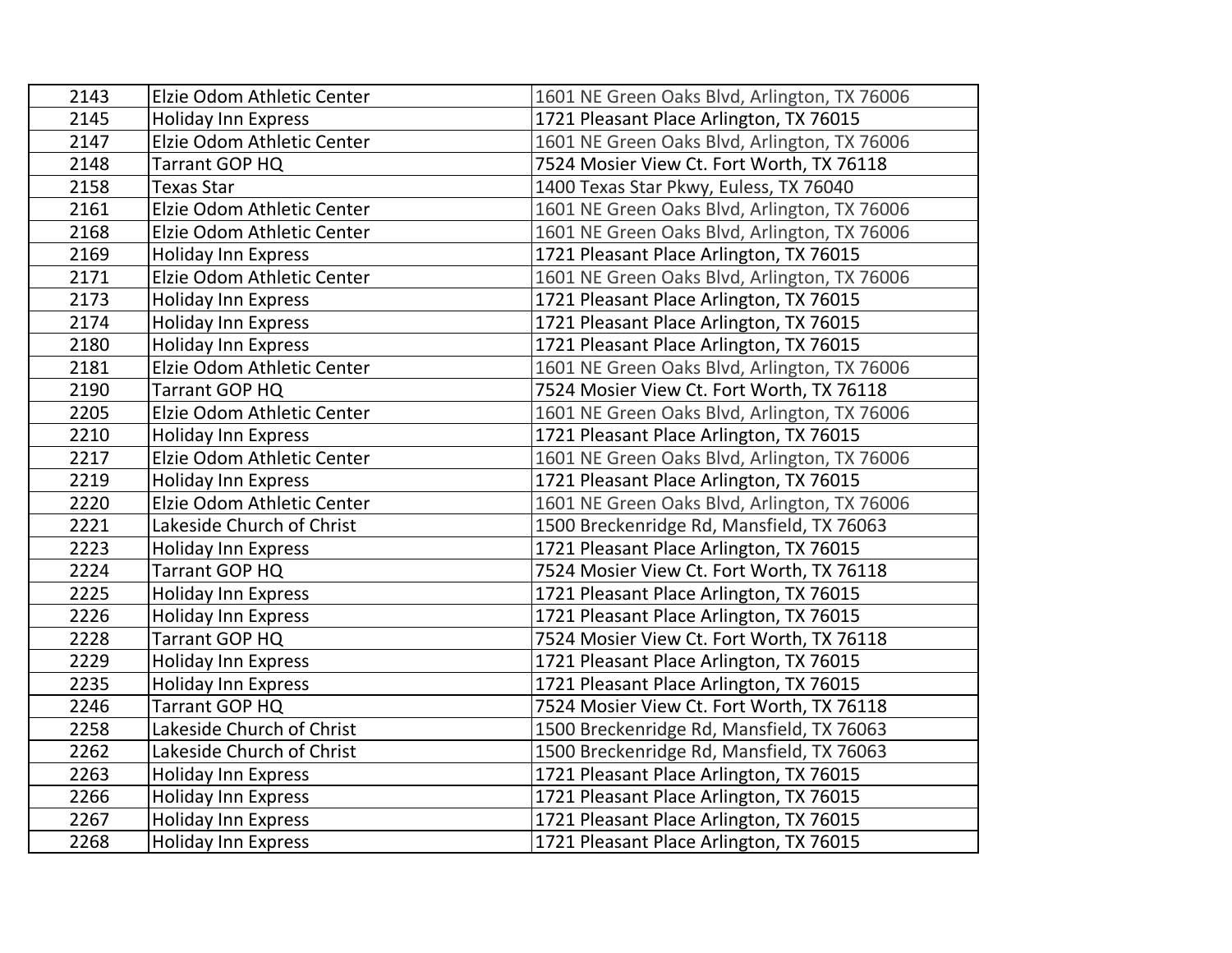| 2269 | <b>Holiday Inn Express</b> | 1721 Pleasant Place Arlington, TX 76015      |
|------|----------------------------|----------------------------------------------|
| 2274 | Tarrant GOP HQ             | 7524 Mosier View Ct. Fort Worth, TX 76118    |
| 2275 | <b>Holiday Inn Express</b> | 1721 Pleasant Place Arlington, TX 76015      |
| 2280 | Elzie Odom Athletic Center | 1601 NE Green Oaks Blvd, Arlington, TX 76006 |
| 2281 | Tarrant GOP HQ             | 7524 Mosier View Ct. Fort Worth, TX 76118    |
| 2299 | Lakeside Church of Christ  | 1500 Breckenridge Rd, Mansfield, TX 76063    |
| 2302 | <b>Holiday Inn Express</b> | 1721 Pleasant Place Arlington, TX 76015      |
| 2303 | Elzie Odom Athletic Center | 1601 NE Green Oaks Blvd, Arlington, TX 76006 |
| 2304 | <b>Holiday Inn Express</b> | 1721 Pleasant Place Arlington, TX 76015      |
| 2305 | Lakeside Church of Christ  | 1500 Breckenridge Rd, Mansfield, TX 76063    |
| 2306 | <b>Holiday Inn Express</b> | 1721 Pleasant Place Arlington, TX 76015      |
| 2307 | Holiday Inn Express        | 1721 Pleasant Place Arlington, TX 76015      |
| 2308 | Lakeside Church of Christ  | 1500 Breckenridge Rd, Mansfield, TX 76063    |
| 2309 | Tarrant GOP HQ             | 7524 Mosier View Ct. Fort Worth, TX 76118    |
| 2310 | Elzie Odom Athletic Center | 1601 NE Green Oaks Blvd, Arlington, TX 76006 |
| 2313 | <b>Holiday Inn Express</b> | 1721 Pleasant Place Arlington, TX 76015      |
| 2314 | <b>Holiday Inn Express</b> | 1721 Pleasant Place Arlington, TX 76015      |
| 2315 | <b>Texas Star</b>          | 1400 Texas Star Pkwy, Euless, TX 76040       |
| 2316 | <b>Texas Star</b>          | 1400 Texas Star Pkwy, Euless, TX 76040       |
| 2317 | Tarrant GOP HQ             | 7524 Mosier View Ct. Fort Worth, TX 76118    |
| 2318 | <b>Holiday Inn Express</b> | 1721 Pleasant Place Arlington, TX 76015      |
| 2319 | <b>Holiday Inn Express</b> | 1721 Pleasant Place Arlington, TX 76015      |
| 2320 | <b>Holiday Inn Express</b> | 1721 Pleasant Place Arlington, TX 76015      |
| 2341 | Lakeside Church of Christ  | 1500 Breckenridge Rd, Mansfield, TX 76063    |
| 2349 | Lakeside Church of Christ  | 1500 Breckenridge Rd, Mansfield, TX 76063    |
| 2353 | <b>Holiday Inn Express</b> | 1721 Pleasant Place Arlington, TX 76015      |
| 2354 | <b>Holiday Inn Express</b> | 1721 Pleasant Place Arlington, TX 76015      |
| 2355 | Lakeside Church of Christ  | 1500 Breckenridge Rd, Mansfield, TX 76063    |
| 2356 | <b>Holiday Inn Express</b> | 1721 Pleasant Place Arlington, TX 76015      |
| 2357 | Lakeside Church of Christ  | 1500 Breckenridge Rd, Mansfield, TX 76063    |
| 2358 | <b>Holiday Inn Express</b> | 1721 Pleasant Place Arlington, TX 76015      |
| 2360 | Lakeside Church of Christ  | 1500 Breckenridge Rd, Mansfield, TX 76063    |
| 2379 | Lakeside Church of Christ  | 1500 Breckenridge Rd, Mansfield, TX 76063    |
| 2381 | <b>Holiday Inn Express</b> | 1721 Pleasant Place Arlington, TX 76015      |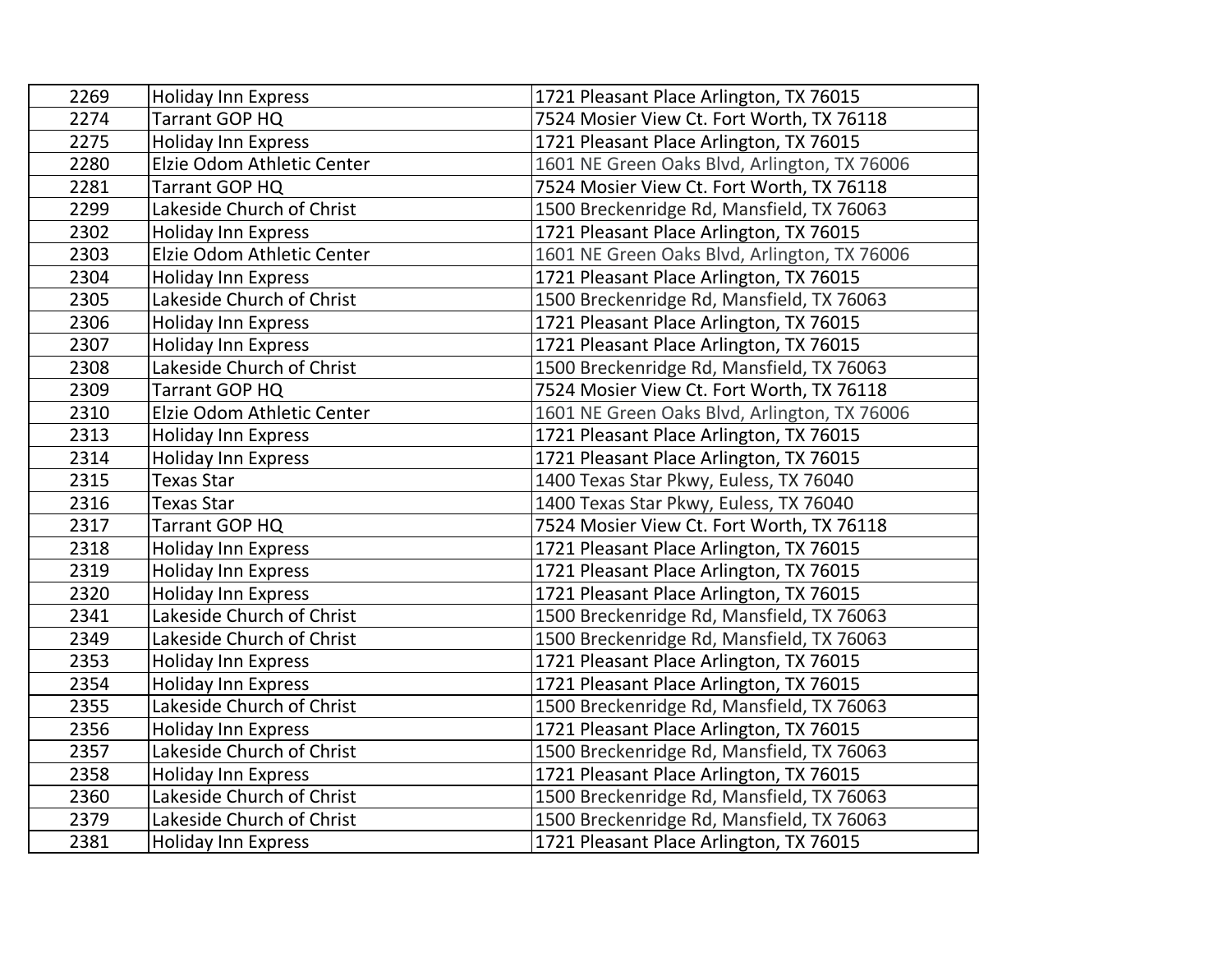| 2383 | Lakeside Church of Christ    | 1500 Breckenridge Rd, Mansfield, TX 76063    |
|------|------------------------------|----------------------------------------------|
| 2393 | <b>Holiday Inn Express</b>   | 1721 Pleasant Place Arlington, TX 76015      |
| 2401 | <b>Holiday Inn Express</b>   | 1721 Pleasant Place Arlington, TX 76015      |
| 2402 | Tarrant GOP HQ               | 7524 Mosier View Ct. Fort Worth, TX 76118    |
| 2403 | <b>Holiday Inn Express</b>   | 1721 Pleasant Place Arlington, TX 76015      |
| 2405 | Lakeside Church of Christ    | 1500 Breckenridge Rd, Mansfield, TX 76063    |
| 2411 | <b>Holiday Inn Express</b>   | 1721 Pleasant Place Arlington, TX 76015      |
| 2413 | <b>Holiday Inn Express</b>   | 1721 Pleasant Place Arlington, TX 76015      |
| 2419 | Elzie Odom Athletic Center   | 1601 NE Green Oaks Blvd, Arlington, TX 76006 |
| 2425 | Lakeside Church of Christ    | 1500 Breckenridge Rd, Mansfield, TX 76063    |
| 2426 | Lakeside Church of Christ    | 1500 Breckenridge Rd, Mansfield, TX 76063    |
| 2428 | <b>Holiday Inn Express</b>   | 1721 Pleasant Place Arlington, TX 76015      |
| 2435 | Lakeside Church of Christ    | 1500 Breckenridge Rd, Mansfield, TX 76063    |
| 2438 | <b>Holiday Inn Express</b>   | 1721 Pleasant Place Arlington, TX 76015      |
| 2442 | <b>Texas Star</b>            | 1400 Texas Star Pkwy, Euless, TX 76040       |
| 2448 | <b>Holiday Inn Express</b>   | 1721 Pleasant Place Arlington, TX 76015      |
| 2449 | <b>Holiday Inn Express</b>   | 1721 Pleasant Place Arlington, TX 76015      |
| 2450 | Lakeside Church of Christ    | 1500 Breckenridge Rd, Mansfield, TX 76063    |
| 2451 | <b>Holiday Inn Express</b>   | 1721 Pleasant Place Arlington, TX 76015      |
| 2453 | Lakeside Church of Christ    | 1500 Breckenridge Rd, Mansfield, TX 76063    |
| 2461 | <b>Holiday Inn Express</b>   | 1721 Pleasant Place Arlington, TX 76015      |
| 2462 | Lakeside Church of Christ    | 1500 Breckenridge Rd, Mansfield, TX 76063    |
| 2464 | <b>Holiday Inn Express</b>   | 1721 Pleasant Place Arlington, TX 76015      |
| 2466 | <b>Holiday Inn Express</b>   | 1721 Pleasant Place Arlington, TX 76015      |
| 2467 | Tarrant GOP HQ               | 7524 Mosier View Ct. Fort Worth, TX 76118    |
| 2468 | <b>Holiday Inn Express</b>   | 1721 Pleasant Place Arlington, TX 76015      |
| 2474 | <b>First Baptist Crowley</b> | 400 Eagle Dr, Crowley, TX 76036              |
| 2484 | <b>Holiday Inn Express</b>   | 1721 Pleasant Place Arlington, TX 76015      |
| 2488 | <b>Holiday Inn Express</b>   | 1721 Pleasant Place Arlington, TX 76015      |
| 2505 | <b>Holiday Inn Express</b>   | 1721 Pleasant Place Arlington, TX 76015      |
| 2506 | Lakeside Church of Christ    | 1500 Breckenridge Rd, Mansfield, TX 76063    |
| 2513 | <b>Holiday Inn Express</b>   | 1721 Pleasant Place Arlington, TX 76015      |
| 2519 | <b>Holiday Inn Express</b>   | 1721 Pleasant Place Arlington, TX 76015      |
| 2520 | <b>Holiday Inn Express</b>   | 1721 Pleasant Place Arlington, TX 76015      |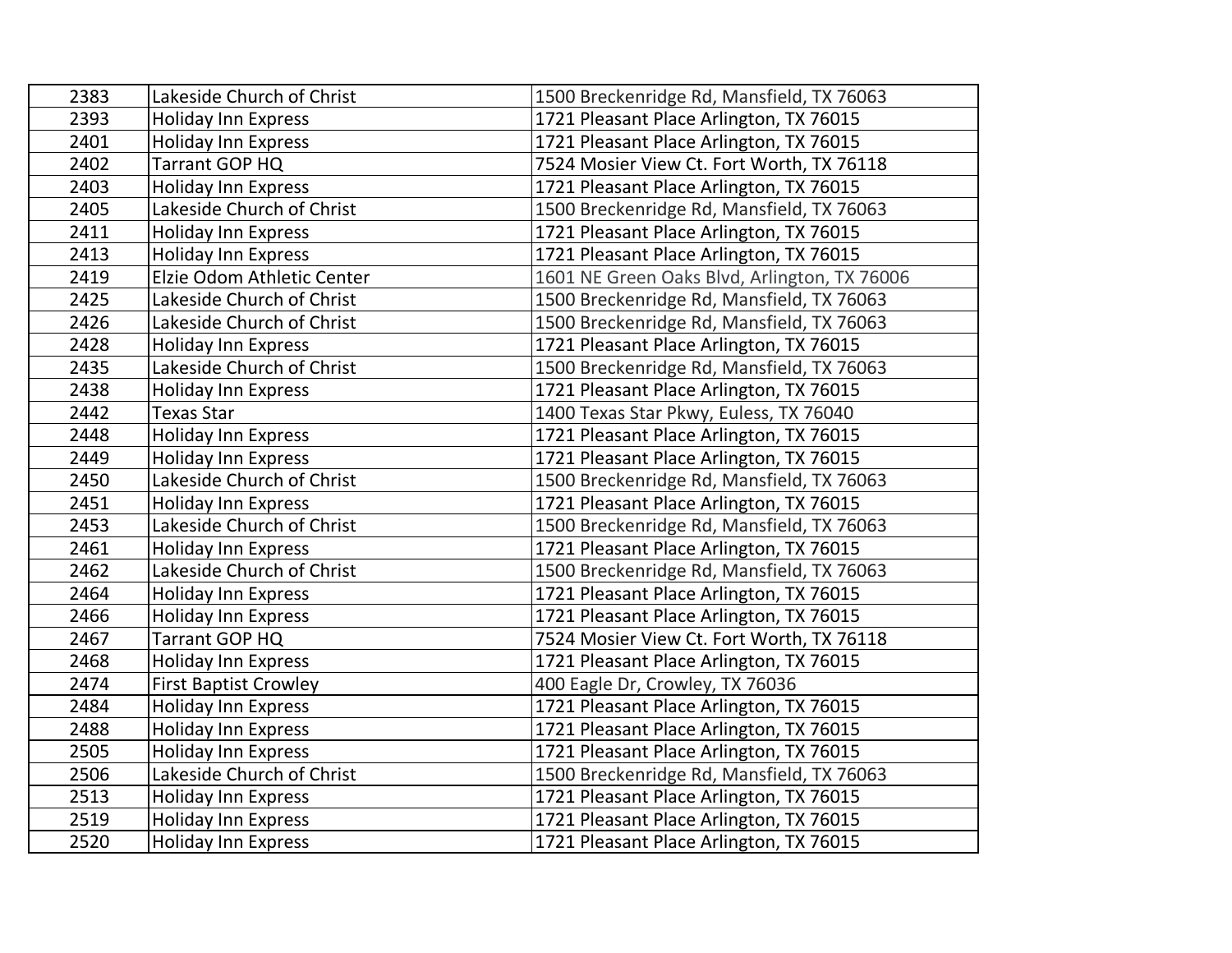| 2521 | <b>Holiday Inn Express</b>            | 1721 Pleasant Place Arlington, TX 76015      |
|------|---------------------------------------|----------------------------------------------|
| 2522 | <b>Holiday Inn Express</b>            | 1721 Pleasant Place Arlington, TX 76015      |
| 2523 | <b>Holiday Inn Express</b>            | 1721 Pleasant Place Arlington, TX 76015      |
| 2524 | Lakeside Church of Christ             | 1500 Breckenridge Rd, Mansfield, TX 76063    |
| 2525 | Lakeside Church of Christ             | 1500 Breckenridge Rd, Mansfield, TX 76063    |
| 2535 | <b>Holiday Inn Express</b>            | 1721 Pleasant Place Arlington, TX 76015      |
| 2536 | Tarrant GOP HQ                        | 7524 Mosier View Ct. Fort Worth, TX 76118    |
| 2537 | Tarrant GOP HQ                        | 7524 Mosier View Ct. Fort Worth, TX 76118    |
| 2541 | Lakeside Church of Christ             | 1500 Breckenridge Rd, Mansfield, TX 76063    |
| 2546 | <b>Holiday Inn Express</b>            | 1721 Pleasant Place Arlington, TX 76015      |
| 2548 | Lakeside Church of Christ             | 1500 Breckenridge Rd, Mansfield, TX 76063    |
| 2553 | <b>Holiday Inn Express</b>            | 1721 Pleasant Place Arlington, TX 76015      |
| 2556 | <b>Holiday Inn Express</b>            | 1721 Pleasant Place Arlington, TX 76015      |
| 2557 | Lakeside Church of Christ             | 1500 Breckenridge Rd, Mansfield, TX 76063    |
| 2561 | Tarrant GOP HQ                        | 7524 Mosier View Ct. Fort Worth, TX 76118    |
| 2569 | <b>Holiday Inn Express</b>            | 1721 Pleasant Place Arlington, TX 76015      |
| 2571 | <b>Texas Star</b>                     | 1400 Texas Star Pkwy, Euless, TX 76040       |
| 2581 | Holiday Inn Express                   | 1721 Pleasant Place Arlington, TX 76015      |
| 2600 | Forest Hill Civic & Convention Center | 6901 Wichita St., Forest Hill, TX 76140      |
| 2601 | Forest Hill Civic & Convention Center | 6901 Wichita St., Forest Hill, TX 76140      |
| 2606 | Tarrant GOP HQ                        | 7524 Mosier View Ct. Fort Worth, TX 76118    |
| 2609 | Elzie Odom Athletic Center            | 1601 NE Green Oaks Blvd, Arlington, TX 76006 |
| 2612 | Lakeside Church of Christ             | 1500 Breckenridge Rd, Mansfield, TX 76063    |
| 2613 | Lakeside Church of Christ             | 1500 Breckenridge Rd, Mansfield, TX 76063    |
| 2614 | Lakeside Church of Christ             | 1500 Breckenridge Rd, Mansfield, TX 76063    |
| 2616 | Tarrant GOP HQ                        | 7524 Mosier View Ct. Fort Worth, TX 76118    |
| 2618 | Lakeside Church of Christ             | 1500 Breckenridge Rd, Mansfield, TX 76063    |
| 2635 | Lakeside Church of Christ             | 1500 Breckenridge Rd, Mansfield, TX 76063    |
| 2636 | Lakeside Church of Christ             | 1500 Breckenridge Rd, Mansfield, TX 76063    |
| 2643 | Lakeside Church of Christ             | 1500 Breckenridge Rd, Mansfield, TX 76063    |
| 2644 | Lakeside Church of Christ             | 1500 Breckenridge Rd, Mansfield, TX 76063    |
| 2645 | Lakeside Church of Christ             | 1500 Breckenridge Rd, Mansfield, TX 76063    |
| 2655 | Tarrant GOP HQ                        | 7524 Mosier View Ct. Fort Worth, TX 76118    |
| 2656 | Tarrant GOP HQ                        | 7524 Mosier View Ct. Fort Worth, TX 76118    |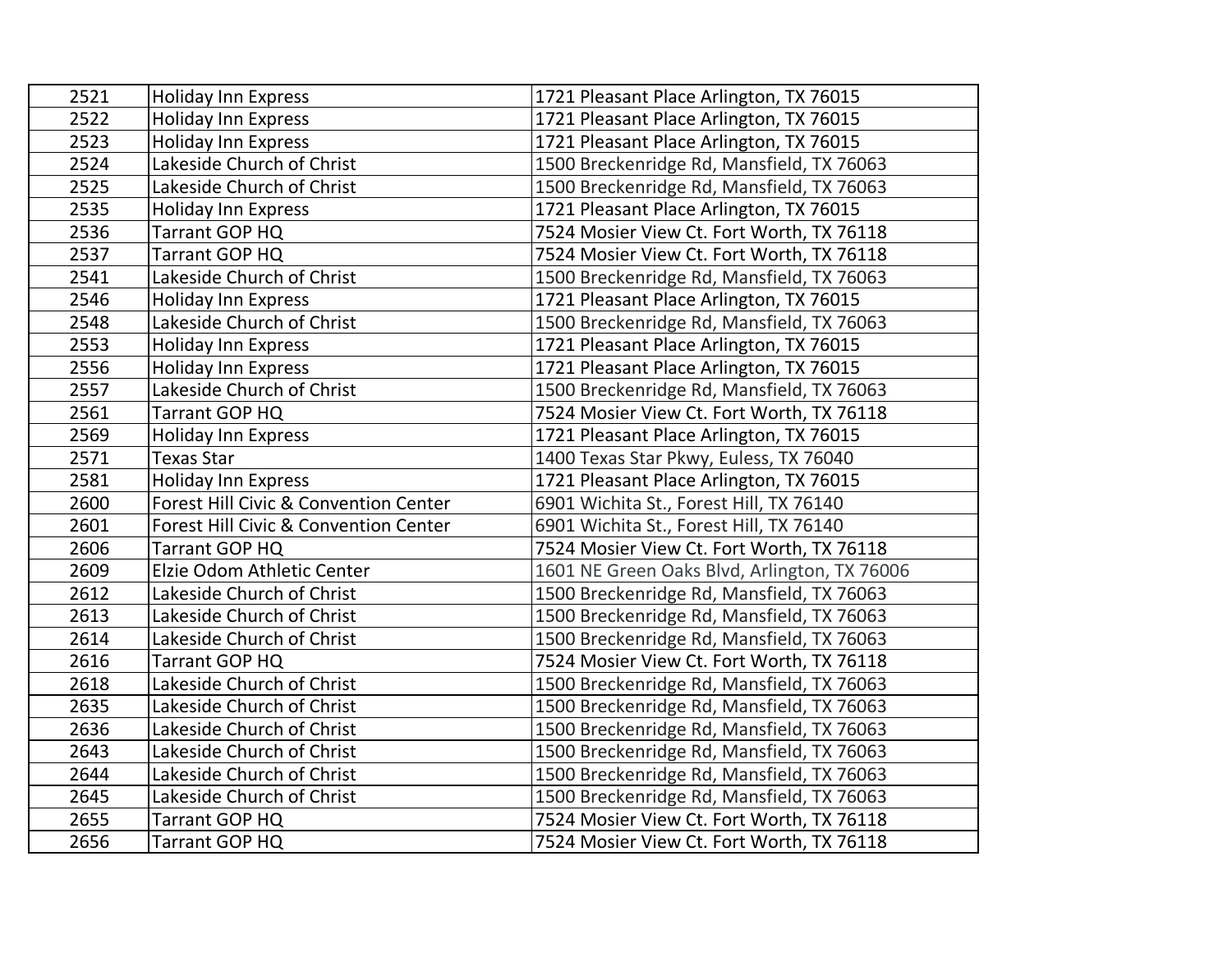| 2657 | Tarrant GOP HQ                          | 7524 Mosier View Ct. Fort Worth, TX 76118    |
|------|-----------------------------------------|----------------------------------------------|
| 2658 | <b>Holiday Inn Express</b>              | 1721 Pleasant Place Arlington, TX 76015      |
| 2659 | <b>Holiday Inn Express</b>              | 1721 Pleasant Place Arlington, TX 76015      |
| 2660 | Tarrant GOP HQ                          | 7524 Mosier View Ct. Fort Worth, TX 76118    |
| 2670 | Elzie Odom Athletic Center              | 1601 NE Green Oaks Blvd, Arlington, TX 76006 |
| 2673 | Holiday Inn Express                     | 1721 Pleasant Place Arlington, TX 76015      |
| 2675 | <b>Holiday Inn Express</b>              | 1721 Pleasant Place Arlington, TX 76015      |
| 2680 | Tarrant GOP HQ                          | 7524 Mosier View Ct. Fort Worth, TX 76118    |
| 2681 | <b>Holiday Inn Express</b>              | 1721 Pleasant Place Arlington, TX 76015      |
| 2697 | Lakeside Church of Christ               | 1500 Breckenridge Rd, Mansfield, TX 76063    |
| 2699 | Lakeside Church of Christ               | 1500 Breckenridge Rd, Mansfield, TX 76063    |
| 2708 | Lakeside Church of Christ               | 1500 Breckenridge Rd, Mansfield, TX 76063    |
| 2712 | Lakeside Church of Christ               | 1500 Breckenridge Rd, Mansfield, TX 76063    |
| 2721 | Lakeside Church of Christ               | 1500 Breckenridge Rd, Mansfield, TX 76063    |
| 2726 | Lakeside Church of Christ               | 1500 Breckenridge Rd, Mansfield, TX 76063    |
| 2727 | Holiday Inn Express                     | 1721 Pleasant Place Arlington, TX 76015      |
| 2731 | Lakeside Church of Christ               | 1500 Breckenridge Rd, Mansfield, TX 76063    |
| 2741 | <b>Holiday Inn Express</b>              | 1721 Pleasant Place Arlington, TX 76015      |
| 2742 | <b>Holiday Inn Express</b>              | 1721 Pleasant Place Arlington, TX 76015      |
| 2743 | <b>Holiday Inn Express</b>              | 1721 Pleasant Place Arlington, TX 76015      |
| 2744 | <b>Holiday Inn Express</b>              | 1721 Pleasant Place Arlington, TX 76015      |
| 2745 | <b>Holiday Inn Express</b>              | 1721 Pleasant Place Arlington, TX 76015      |
| 2746 | <b>Holiday Inn Express</b>              | 1721 Pleasant Place Arlington, TX 76015      |
| 3032 | Holiday Inn Express & Suites DFW West   | 820 Thousand Oaks Dr, Hurst, TX 76054        |
| 3035 | Christ Our King Church                  | 595 S Kimball Ave, Southlake, TX 76092       |
| 3036 | <b>Texas Star</b>                       | 1400 Texas Star Pkwy, Euless, TX 76040       |
| 3037 | Holiday Inn Express & Suites DFW West   | 820 Thousand Oaks Dr, Hurst, TX 76054        |
| 3038 | Christ Our King Church                  | 595 S Kimball Ave, Southlake, TX 76092       |
| 3039 | Christ Our King Church                  | 595 S Kimball Ave, Southlake, TX 76092       |
| 3040 | Hampton Inn & Suites Keller Town Center | 200 Town Center Ln, Keller, TX 76248         |
| 3041 | Northwood Church                        | 1870 Rufe Snow Dr, Keller, TX 76248          |
| 3043 | Christ Haven For Children               | 4200 Keller Haslet Rd, Keller, TX 76244      |
| 3049 | Northwood Church                        | 1870 Rufe Snow Dr, Keller, TX 76248          |
| 3054 | Hampton Inn & Suites Keller Town Center | 200 Town Center Ln, Keller, TX 76248         |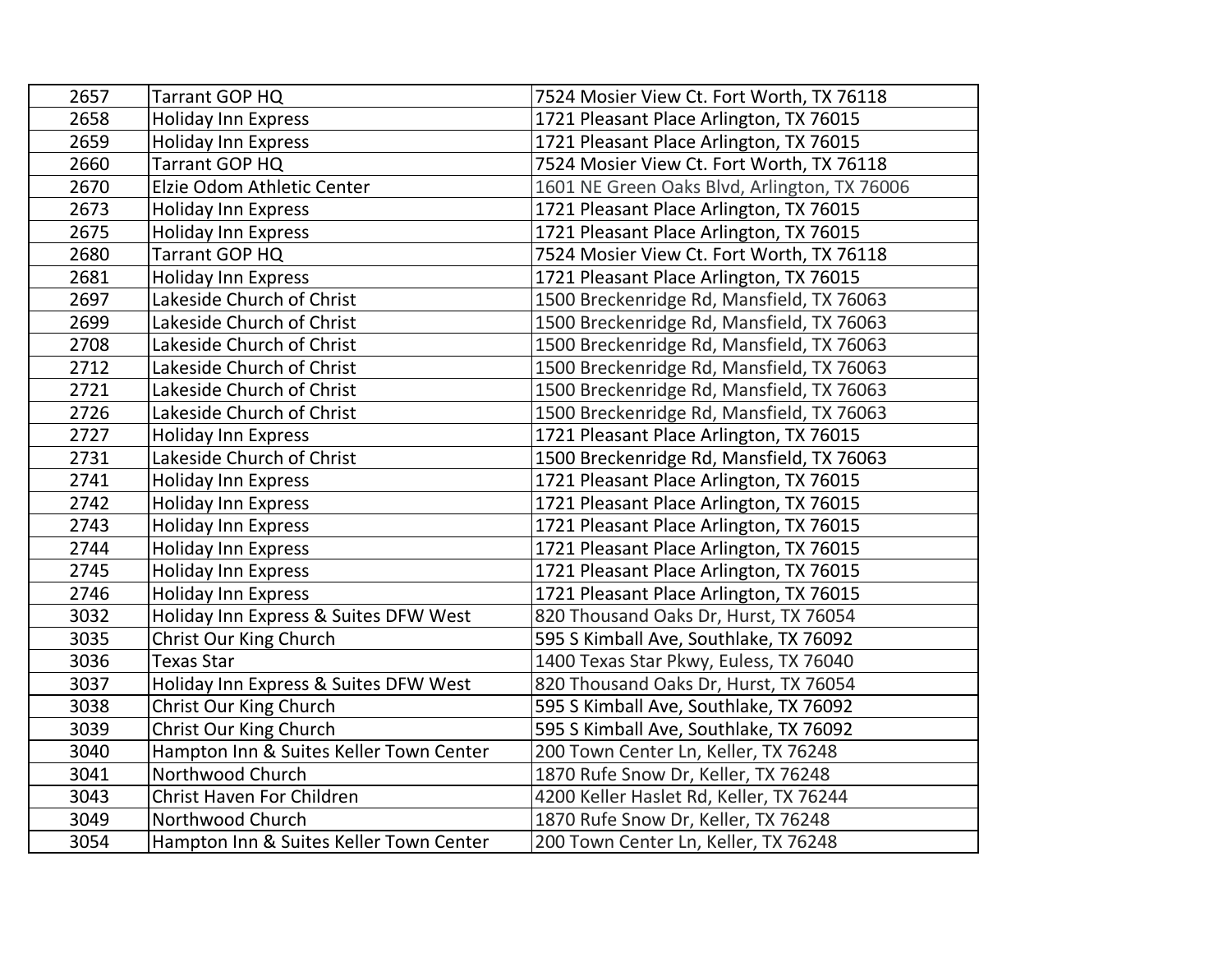| 3063 | Northwood Church                        | 1870 Rufe Snow Dr, Keller, TX 76248     |
|------|-----------------------------------------|-----------------------------------------|
| 3072 | Hampton Inn & Suites Keller Town Center | 200 Town Center Ln, Keller, TX 76248    |
| 3114 | Christ Our King Church                  | 595 S Kimball Ave, Southlake, TX 76092  |
| 3131 | Northwood Church                        | 1870 Rufe Snow Dr, Keller, TX 76248     |
| 3139 | Holiday Inn Express & Suites DFW West   | 820 Thousand Oaks Dr, Hurst, TX 76054   |
| 3140 | Northwood Church                        | 1870 Rufe Snow Dr, Keller, TX 76248     |
| 3152 | Christ Haven For Children               | 4200 Keller Haslet Rd, Keller, TX 76244 |
| 3156 | Holiday Inn Express & Suites DFW West   | 820 Thousand Oaks Dr, Hurst, TX 76054   |
| 3157 | Holiday Inn Express & Suites DFW West   | 820 Thousand Oaks Dr, Hurst, TX 76054   |
| 3160 | <b>Texas Star</b>                       | 1400 Texas Star Pkwy, Euless, TX 76040  |
| 3164 | Northwood Church                        | 1870 Rufe Snow Dr, Keller, TX 76248     |
| 3166 | Holiday Inn Express & Suites DFW West   | 820 Thousand Oaks Dr, Hurst, TX 76054   |
| 3172 | Holiday Inn Express & Suites DFW West   | 820 Thousand Oaks Dr, Hurst, TX 76054   |
| 3176 | Holiday Inn Express & Suites DFW West   | 820 Thousand Oaks Dr, Hurst, TX 76054   |
| 3177 | Northwood Church                        | 1870 Rufe Snow Dr, Keller, TX 76248     |
| 3183 | <b>Texas Star</b>                       | 1400 Texas Star Pkwy, Euless, TX 76040  |
| 3185 | Christ Haven For Children               | 4200 Keller Haslet Rd, Keller, TX 76244 |
| 3187 | Northwood Church                        | 1870 Rufe Snow Dr, Keller, TX 76248     |
| 3192 | Christ Haven For Children               | 4200 Keller Haslet Rd, Keller, TX 76244 |
| 3193 | Hampton Inn & Suites Keller Town Center | 200 Town Center Ln, Keller, TX 76248    |
| 3194 | Northwood Church                        | 1870 Rufe Snow Dr, Keller, TX 76248     |
| 3196 | Holiday Inn Express & Suites DFW West   | 820 Thousand Oaks Dr, Hurst, TX 76054   |
| 3200 | Holiday Inn Express & Suites DFW West   | 820 Thousand Oaks Dr, Hurst, TX 76054   |
| 3209 | Northwood Church                        | 1870 Rufe Snow Dr, Keller, TX 76248     |
| 3212 | <b>Texas Star</b>                       | 1400 Texas Star Pkwy, Euless, TX 76040  |
| 3213 | Holiday Inn Express & Suites DFW West   | 820 Thousand Oaks Dr, Hurst, TX 76054   |
| 3214 | Northwood Church                        | 1870 Rufe Snow Dr, Keller, TX 76248     |
| 3215 | Northwood Church                        | 1870 Rufe Snow Dr, Keller, TX 76248     |
| 3216 | <b>Texas Star</b>                       | 1400 Texas Star Pkwy, Euless, TX 76040  |
| 3240 | Christ Haven For Children               | 4200 Keller Haslet Rd, Keller, TX 76244 |
| 3247 | Holiday Inn Express & Suites DFW West   | 820 Thousand Oaks Dr, Hurst, TX 76054   |
| 3248 | Holiday Inn Express & Suites DFW West   | 820 Thousand Oaks Dr, Hurst, TX 76054   |
| 3249 | <b>Texas Star</b>                       | 1400 Texas Star Pkwy, Euless, TX 76040  |
| 3254 | Texas Star                              | 1400 Texas Star Pkwy, Euless, TX 76040  |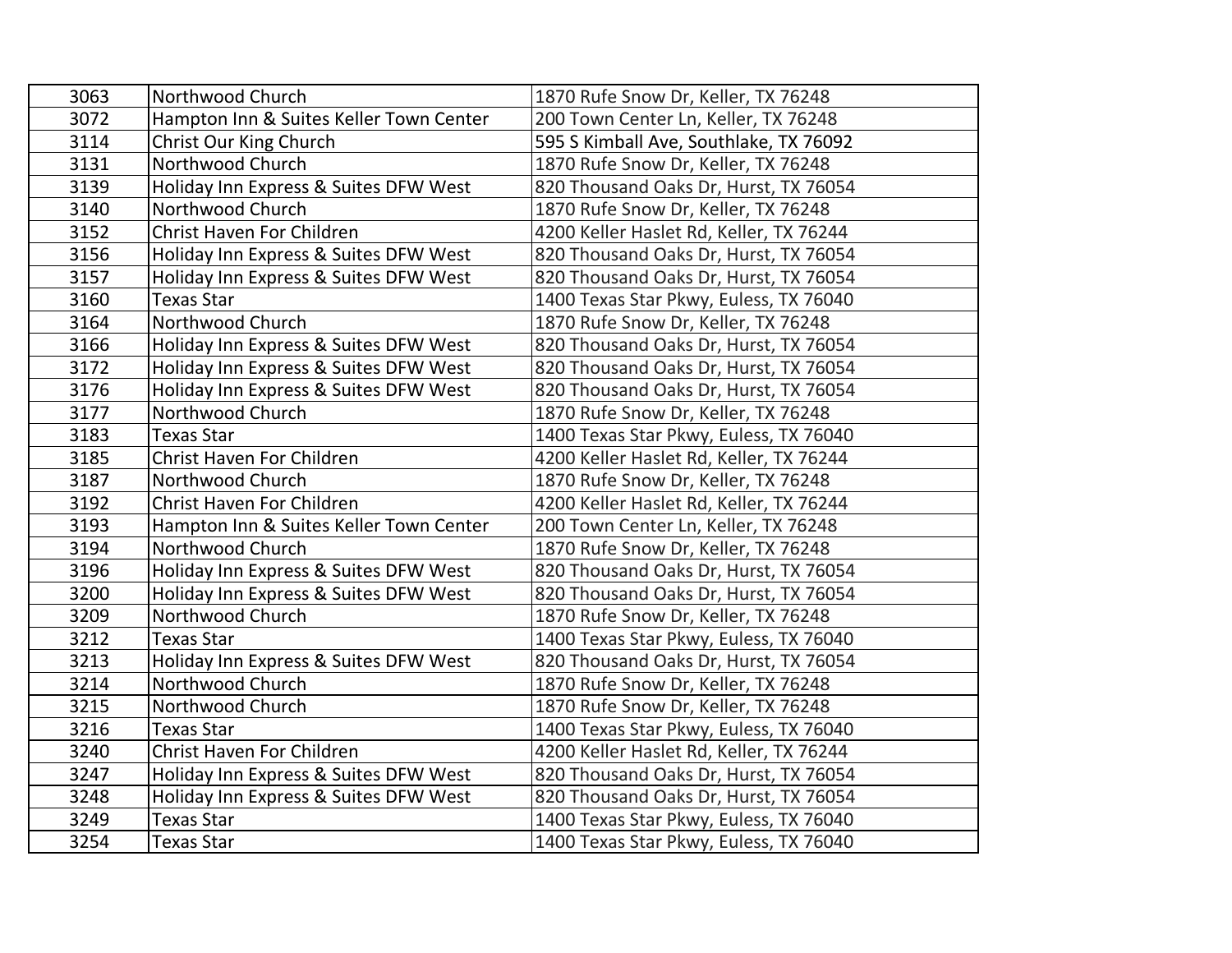| 3260 | Holiday Inn Express & Suites DFW West   | 820 Thousand Oaks Dr, Hurst, TX 76054   |
|------|-----------------------------------------|-----------------------------------------|
| 3282 | Holiday Inn Express & Suites DFW West   | 820 Thousand Oaks Dr, Hurst, TX 76054   |
| 3283 | Holiday Inn Express & Suites DFW West   | 820 Thousand Oaks Dr, Hurst, TX 76054   |
| 3286 | Hampton Inn & Suites Keller Town Center | 200 Town Center Ln, Keller, TX 76248    |
| 3287 | Northwood Church                        | 1870 Rufe Snow Dr, Keller, TX 76248     |
| 3289 | Northwood Church                        | 1870 Rufe Snow Dr, Keller, TX 76248     |
| 3321 | Christ Our King Church                  | 595 S Kimball Ave, Southlake, TX 76092  |
| 3322 | <b>Texas Star</b>                       | 1400 Texas Star Pkwy, Euless, TX 76040  |
| 3323 | Christ Our King Church                  | 595 S Kimball Ave, Southlake, TX 76092  |
| 3324 | Northwood Church                        | 1870 Rufe Snow Dr, Keller, TX 76248     |
| 3325 | Northwood Church                        | 1870 Rufe Snow Dr, Keller, TX 76248     |
| 3326 | Northwood Church                        | 1870 Rufe Snow Dr, Keller, TX 76248     |
| 3327 | <b>Texas Star</b>                       | 1400 Texas Star Pkwy, Euless, TX 76040  |
| 3329 | <b>Texas Star</b>                       | 1400 Texas Star Pkwy, Euless, TX 76040  |
| 3330 | Hampton Inn & Suites Keller Town Center | 200 Town Center Ln, Keller, TX 76248    |
| 3331 | Hampton Inn & Suites Keller Town Center | 200 Town Center Ln, Keller, TX 76248    |
| 3332 | Northwood Church                        | 1870 Rufe Snow Dr, Keller, TX 76248     |
| 3333 | Northwood Church                        | 1870 Rufe Snow Dr, Keller, TX 76248     |
| 3334 | <b>Texas Star</b>                       | 1400 Texas Star Pkwy, Euless, TX 76040  |
| 3335 | <b>Texas Star</b>                       | 1400 Texas Star Pkwy, Euless, TX 76040  |
| 3336 | <b>Texas Star</b>                       | 1400 Texas Star Pkwy, Euless, TX 76040  |
| 3359 | Hampton Inn & Suites Keller Town Center | 200 Town Center Ln, Keller, TX 76248    |
| 3361 | Christ Our King Church                  | 595 S Kimball Ave, Southlake, TX 76092  |
| 3363 | Christ Haven For Children               | 4200 Keller Haslet Rd, Keller, TX 76244 |
| 3364 | Northwood Church                        | 1870 Rufe Snow Dr, Keller, TX 76248     |
| 3365 | Hampton Inn & Suites Keller Town Center | 200 Town Center Ln, Keller, TX 76248    |
| 3367 | Northwood Church                        | 1870 Rufe Snow Dr, Keller, TX 76248     |
| 3368 | Holiday Inn Express & Suites DFW West   | 820 Thousand Oaks Dr, Hurst, TX 76054   |
| 3372 | Christ Haven For Children               | 4200 Keller Haslet Rd, Keller, TX 76244 |
| 3384 | Christ Our King Church                  | 595 S Kimball Ave, Southlake, TX 76092  |
| 3385 | Christ Our King Church                  | 595 S Kimball Ave, Southlake, TX 76092  |
| 3386 | Hampton Inn & Suites Keller Town Center | 200 Town Center Ln, Keller, TX 76248    |
| 3387 | Northwood Church                        | 1870 Rufe Snow Dr, Keller, TX 76248     |
| 3389 | <b>Texas Star</b>                       | 1400 Texas Star Pkwy, Euless, TX 76040  |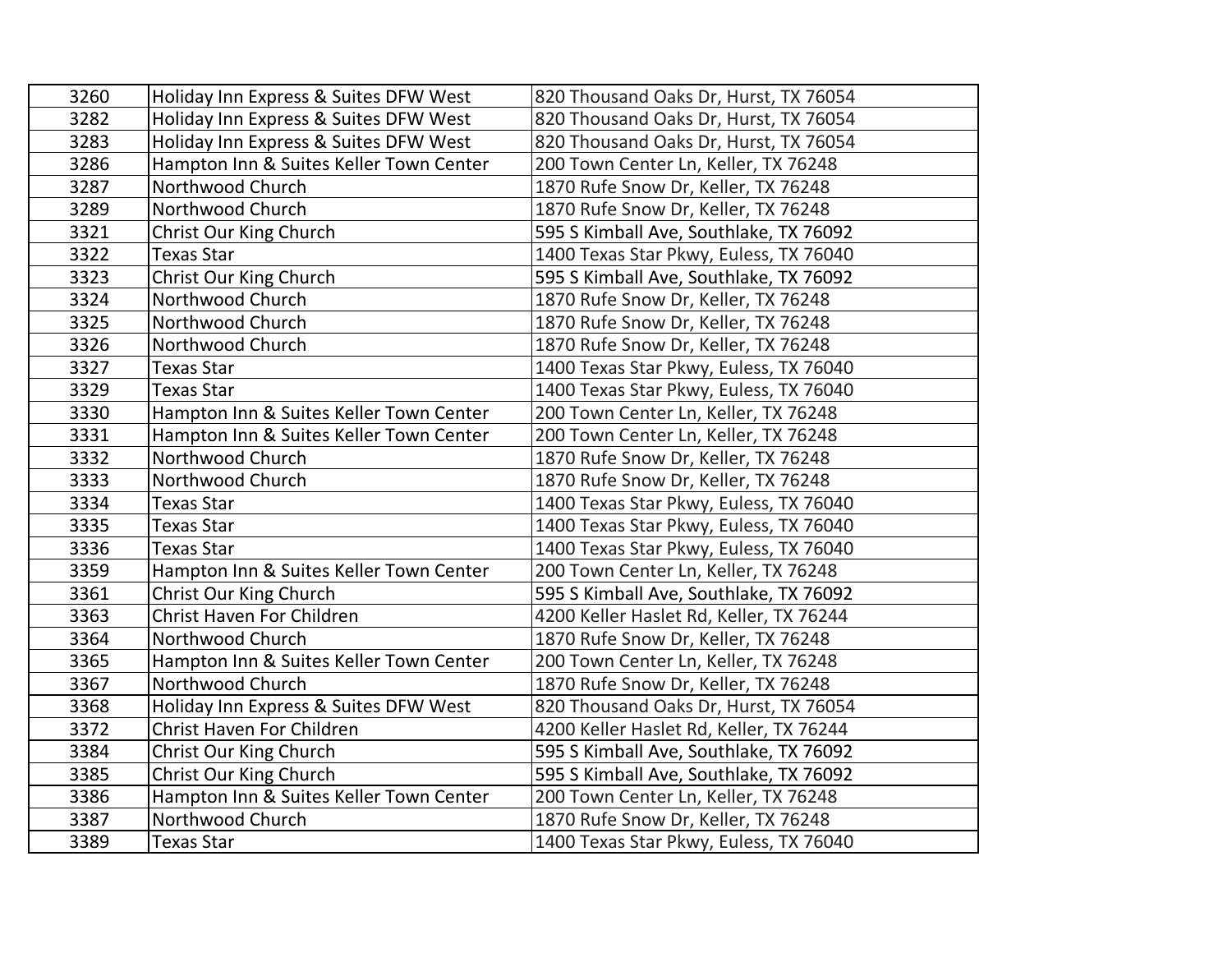| 3390 | Christ Our King Church                  | 595 S Kimball Ave, Southlake, TX 76092  |
|------|-----------------------------------------|-----------------------------------------|
| 3391 | <b>Texas Star</b>                       | 1400 Texas Star Pkwy, Euless, TX 76040  |
| 3392 | Hampton Inn & Suites Keller Town Center | 200 Town Center Ln, Keller, TX 76248    |
| 3396 | Christ Our King Church                  | 595 S Kimball Ave, Southlake, TX 76092  |
| 3398 | Northwood Church                        | 1870 Rufe Snow Dr, Keller, TX 76248     |
| 3406 | Northwood Church                        | 1870 Rufe Snow Dr, Keller, TX 76248     |
| 3409 | Christ Haven For Children               | 4200 Keller Haslet Rd, Keller, TX 76244 |
| 3417 | Christ Haven For Children               | 4200 Keller Haslet Rd, Keller, TX 76244 |
| 3421 | Christ Our King Church                  | 595 S Kimball Ave, Southlake, TX 76092  |
| 3422 | Hampton Inn & Suites Keller Town Center | 200 Town Center Ln, Keller, TX 76248    |
| 3433 | Holiday Inn Express & Suites DFW West   | 820 Thousand Oaks Dr, Hurst, TX 76054   |
| 3443 | <b>Texas Star</b>                       | 1400 Texas Star Pkwy, Euless, TX 76040  |
| 3446 | <b>Texas Star</b>                       | 1400 Texas Star Pkwy, Euless, TX 76040  |
| 3447 | Northwood Church                        | 1870 Rufe Snow Dr, Keller, TX 76248     |
| 3465 | <b>Christ Haven For Children</b>        | 4200 Keller Haslet Rd, Keller, TX 76244 |
| 3469 | Christ Our King Church                  | 595 S Kimball Ave, Southlake, TX 76092  |
| 3470 | Christ Our King Church                  | 595 S Kimball Ave, Southlake, TX 76092  |
| 3471 | Hampton Inn & Suites Keller Town Center | 200 Town Center Ln, Keller, TX 76248    |
| 3486 | Christ Haven For Children               | 4200 Keller Haslet Rd, Keller, TX 76244 |
| 3500 | Hampton Inn & Suites Keller Town Center | 200 Town Center Ln, Keller, TX 76248    |
| 3502 | Hampton Inn & Suites Keller Town Center | 200 Town Center Ln, Keller, TX 76248    |
| 3507 | Northwood Church                        | 1870 Rufe Snow Dr, Keller, TX 76248     |
| 3509 | Northwood Church                        | 1870 Rufe Snow Dr, Keller, TX 76248     |
| 3510 | Christ Our King Church                  | 595 S Kimball Ave, Southlake, TX 76092  |
| 3511 | <b>Texas Star</b>                       | 1400 Texas Star Pkwy, Euless, TX 76040  |
| 3516 | Holiday Inn Express & Suites DFW West   | 820 Thousand Oaks Dr, Hurst, TX 76054   |
| 3517 | <b>Texas Star</b>                       | 1400 Texas Star Pkwy, Euless, TX 76040  |
| 3526 | Christ Our King Church                  | 595 S Kimball Ave, Southlake, TX 76092  |
| 3527 | Northwood Church                        | 1870 Rufe Snow Dr, Keller, TX 76248     |
| 3529 | Hampton Inn & Suites Keller Town Center | 200 Town Center Ln, Keller, TX 76248    |
| 3530 | Christ Our King Church                  | 595 S Kimball Ave, Southlake, TX 76092  |
| 3538 | Hampton Inn & Suites Keller Town Center | 200 Town Center Ln, Keller, TX 76248    |
| 3539 | Hampton Inn & Suites Keller Town Center | 200 Town Center Ln, Keller, TX 76248    |
| 3542 | Christ Our King Church                  | 595 S Kimball Ave, Southlake, TX 76092  |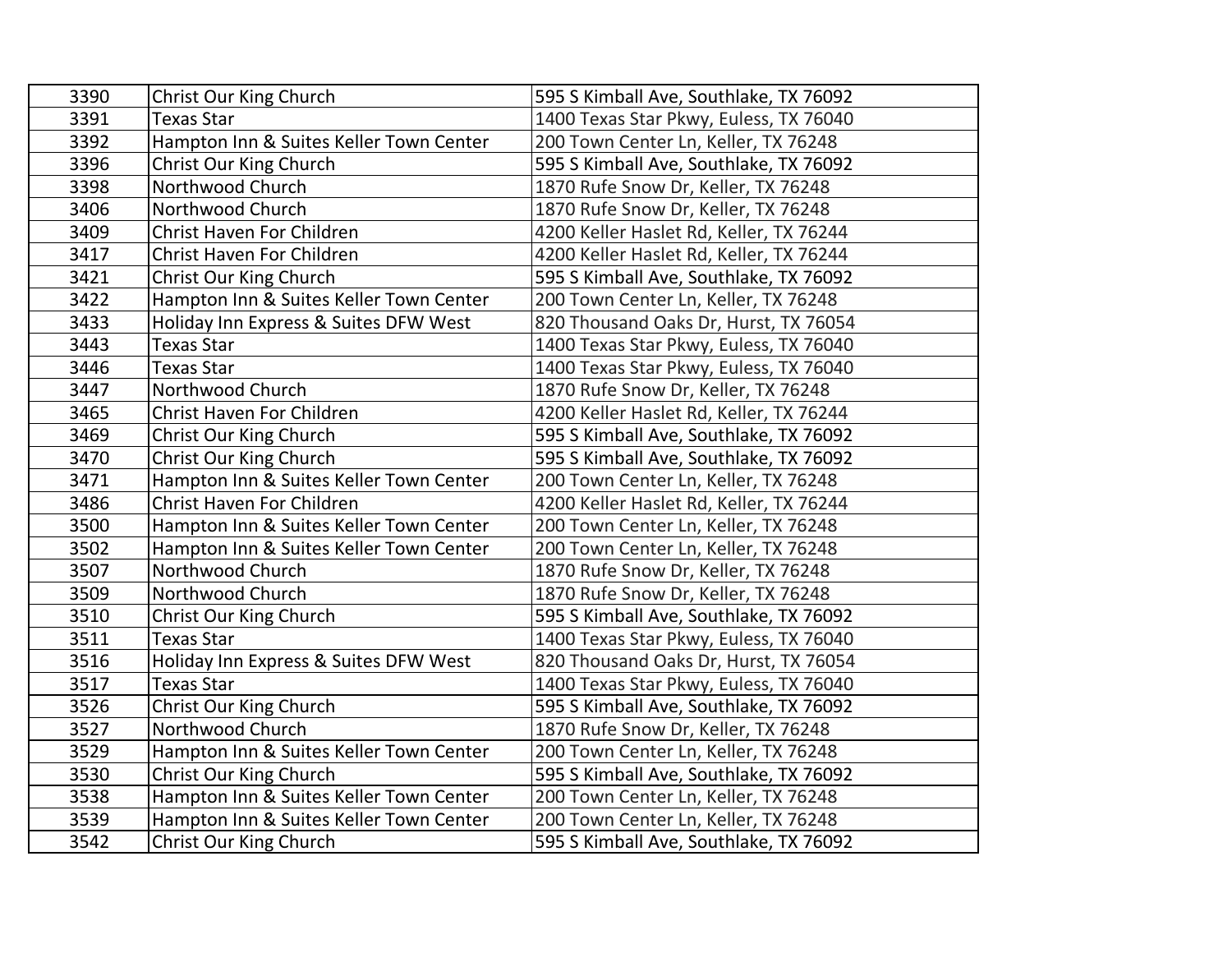| 3545 | Hampton Inn & Suites Keller Town Center | 200 Town Center Ln, Keller, TX 76248    |
|------|-----------------------------------------|-----------------------------------------|
| 3552 | Christ Haven For Children               | 4200 Keller Haslet Rd, Keller, TX 76244 |
| 3554 | Hampton Inn & Suites Keller Town Center | 200 Town Center Ln, Keller, TX 76248    |
| 3558 | Christ Our King Church                  | 595 S Kimball Ave, Southlake, TX 76092  |
| 3560 | Christ Haven For Children               | 4200 Keller Haslet Rd, Keller, TX 76244 |
| 3562 | Hampton Inn & Suites Keller Town Center | 200 Town Center Ln, Keller, TX 76248    |
| 3566 | <b>Texas Star</b>                       | 1400 Texas Star Pkwy, Euless, TX 76040  |
| 3567 | Christ Haven For Children               | 4200 Keller Haslet Rd, Keller, TX 76244 |
| 3570 | Northwood Church                        | 1870 Rufe Snow Dr, Keller, TX 76248     |
| 3574 | <b>Texas Star</b>                       | 1400 Texas Star Pkwy, Euless, TX 76040  |
| 3575 | Northwood Church                        | 1870 Rufe Snow Dr, Keller, TX 76248     |
| 3579 | Hampton Inn & Suites Keller Town Center | 200 Town Center Ln, Keller, TX 76248    |
| 3580 | Hampton Inn & Suites Keller Town Center | 200 Town Center Ln, Keller, TX 76248    |
| 3582 | Northwood Church                        | 1870 Rufe Snow Dr, Keller, TX 76248     |
| 3583 | Northwood Church                        | 1870 Rufe Snow Dr, Keller, TX 76248     |
| 3584 | Northwood Church                        | 1870 Rufe Snow Dr, Keller, TX 76248     |
| 3585 | Northwood Church                        | 1870 Rufe Snow Dr, Keller, TX 76248     |
| 3590 | Holiday Inn Express & Suites DFW West   | 820 Thousand Oaks Dr, Hurst, TX 76054   |
| 3624 | Hampton Inn & Suites Keller Town Center | 200 Town Center Ln, Keller, TX 76248    |
| 3626 | Hampton Inn & Suites Keller Town Center | 200 Town Center Ln, Keller, TX 76248    |
| 3637 | Christ Haven For Children               | 4200 Keller Haslet Rd, Keller, TX 76244 |
| 3646 | Christ Haven For Children               | 4200 Keller Haslet Rd, Keller, TX 76244 |
| 3647 | Christ Haven For Children               | 4200 Keller Haslet Rd, Keller, TX 76244 |
| 3648 | Christ Haven For Children               | 4200 Keller Haslet Rd, Keller, TX 76244 |
| 3653 | Holiday Inn Express & Suites DFW West   | 820 Thousand Oaks Dr, Hurst, TX 76054   |
| 3654 | Christ Haven For Children               | 4200 Keller Haslet Rd, Keller, TX 76244 |
| 3661 | Northwood Church                        | 1870 Rufe Snow Dr, Keller, TX 76248     |
| 3662 | Hampton Inn & Suites Keller Town Center | 200 Town Center Ln, Keller, TX 76248    |
| 3663 | Holiday Inn Express & Suites DFW West   | 820 Thousand Oaks Dr, Hurst, TX 76054   |
| 3664 | Holiday Inn Express & Suites DFW West   | 820 Thousand Oaks Dr, Hurst, TX 76054   |
| 3665 | Northwood Church                        | 1870 Rufe Snow Dr, Keller, TX 76248     |
| 3667 | Northwood Church                        | 1870 Rufe Snow Dr, Keller, TX 76248     |
| 3668 | Hampton Inn & Suites Keller Town Center | 200 Town Center Ln, Keller, TX 76248    |
| 3669 | Holiday Inn Express & Suites DFW West   | 820 Thousand Oaks Dr, Hurst, TX 76054   |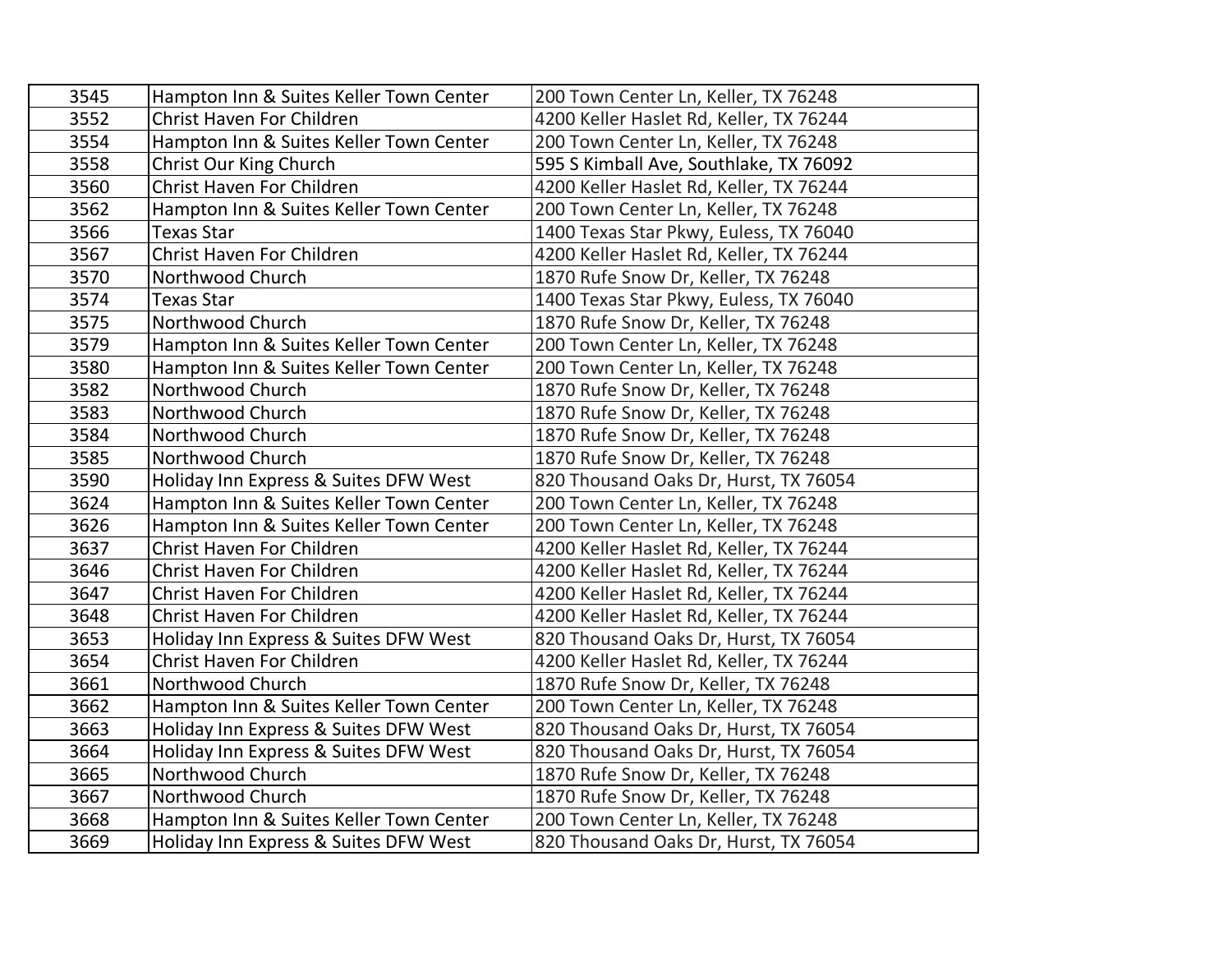| 3671 | Christ Haven For Children                 | 4200 Keller Haslet Rd, Keller, TX 76244        |
|------|-------------------------------------------|------------------------------------------------|
| 3695 | Christ Haven For Children                 | 4200 Keller Haslet Rd, Keller, TX 76244        |
| 3696 | Christ Haven For Children                 | 4200 Keller Haslet Rd, Keller, TX 76244        |
| 3698 | Christ Haven For Children                 | 4200 Keller Haslet Rd, Keller, TX 76244        |
| 3700 | Christ Haven For Children                 | 4200 Keller Haslet Rd, Keller, TX 76244        |
| 3706 | Christ Our King Church                    | 595 S Kimball Ave, Southlake, TX 76092         |
| 3709 | Christ Haven For Children                 | 4200 Keller Haslet Rd, Keller, TX 76244        |
| 3716 | Hampton Inn & Suites Keller Town Center   | 200 Town Center Ln, Keller, TX 76248           |
| 3720 | Hampton Inn & Suites Keller Town Center   | 200 Town Center Ln, Keller, TX 76248           |
| 3725 | Northwood Church                          | 1870 Rufe Snow Dr, Keller, TX 76248            |
| 3728 | Christ Our King Church                    | 595 S Kimball Ave, Southlake, TX 76092         |
| 3729 | Christ Haven For Children                 | 4200 Keller Haslet Rd, Keller, TX 76244        |
| 3732 | Holiday Inn                               | 3541 NW Loop 820, Fort Worth, TX 76106         |
| 3735 | Hampton Inn & Suites Keller Town Center   | 200 Town Center Ln, Keller, TX 76248           |
| 4006 | Forest Hill Civic & Convention Center     | 6901 Wichita St., Forest Hill, TX 76140        |
| 4016 | Holiday Inn Express and Suites Lake Worth | 3541 NW Loop 820, Fort Worth, TX 76106         |
| 4017 | Elks Lodge                                | 3233 White Settlement Rd, Fort Worth, TX 76107 |
| 4018 | Holiday Inn Express and Suites Lake Worth | 3541 NW Loop 820, Fort Worth, TX 76106         |
| 4020 | Holiday Inn Express and Suites Lake Worth | 3541 NW Loop 820, Fort Worth, TX 76106         |
| 4042 | Northwood Church                          | 1870 Rufe Snow Dr, Keller, TX 76248            |
| 4044 | Holiday Inn Express and Suites Lake Worth | 3541 NW Loop 820, Fort Worth, TX 76106         |
| 4045 | Holiday Inn Express and Suites Lake Worth | 3541 NW Loop 820, Fort Worth, TX 76106         |
| 4046 | Holiday Inn Express and Suites Lake Worth | 3541 NW Loop 820, Fort Worth, TX 76106         |
| 4047 | Holiday Inn Express and Suites Lake Worth | 3541 NW Loop 820, Fort Worth, TX 76106         |
| 4048 | Elks Lodge                                | 3233 White Settlement Rd, Fort Worth, TX 76107 |
| 4050 | Elks Lodge                                | 3233 White Settlement Rd, Fort Worth, TX 76107 |
| 4051 | Elks Lodge                                | 3233 White Settlement Rd, Fort Worth, TX 76107 |
| 4053 | Holiday Inn Express and Suites Lake Worth | 3541 NW Loop 820, Fort Worth, TX 76106         |
| 4057 | Elks Lodge                                | 3233 White Settlement Rd, Fort Worth, TX 76107 |
| 4060 | Elks Lodge                                | 3233 White Settlement Rd, Fort Worth, TX 76107 |
| 4065 | Holiday Inn Express and Suites Lake Worth | 3541 NW Loop 820, Fort Worth, TX 76106         |
| 4067 | Elks Lodge                                | 3233 White Settlement Rd, Fort Worth, TX 76107 |
| 4068 | Elks Lodge                                | 3233 White Settlement Rd, Fort Worth, TX 76107 |
| 4069 | <b>Chisholm Trail Community Center</b>    | 4936 McPherson Blvd, Fort Worth, TX 76123      |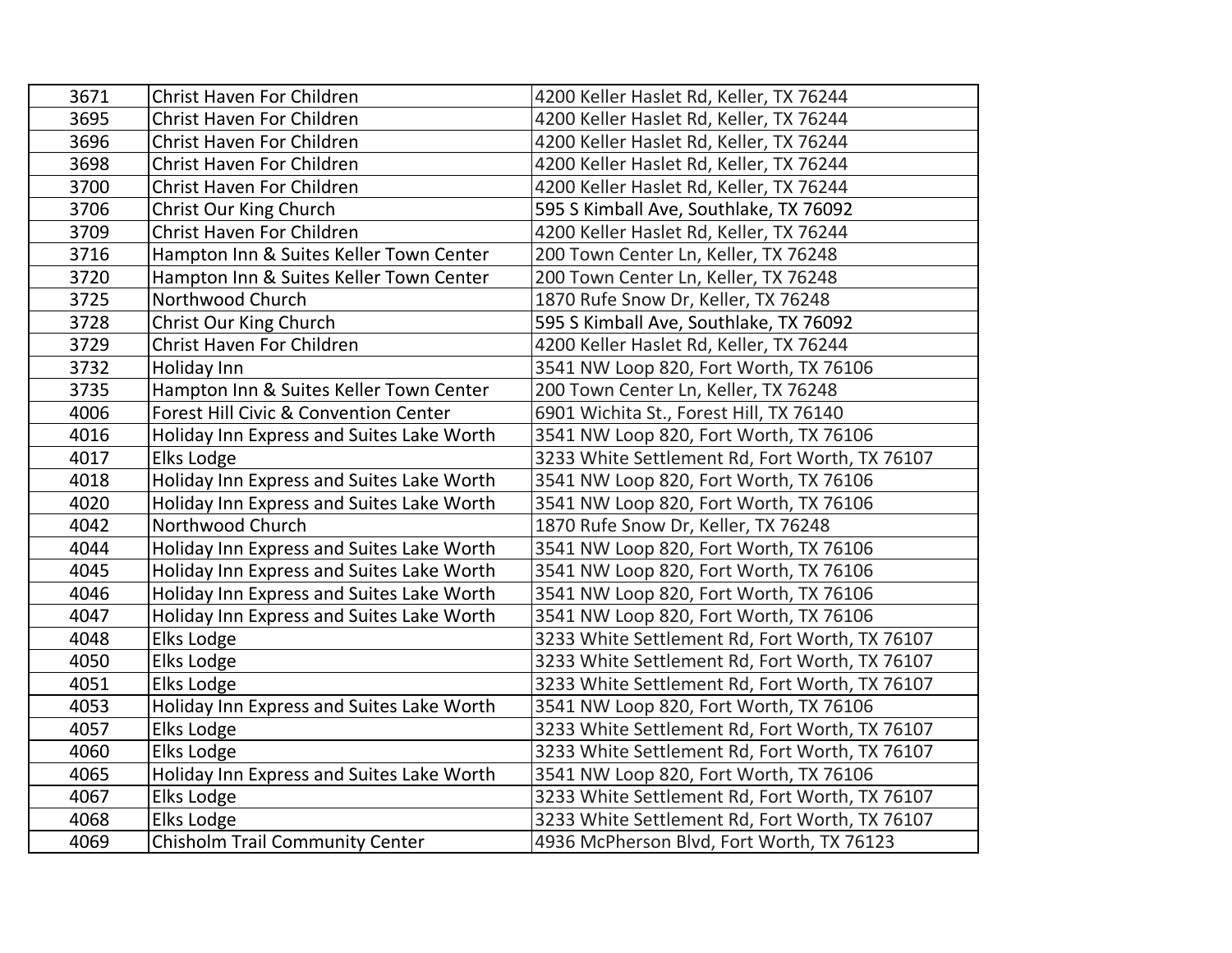| 4070 | Chisholm Trail Community Center           | 4936 McPherson Blvd, Fort Worth, TX 76123      |
|------|-------------------------------------------|------------------------------------------------|
| 4073 | Elks Lodge                                | 3233 White Settlement Rd, Fort Worth, TX 76107 |
| 4077 | Chisholm Trail Community Center           | 4936 McPherson Blvd, Fort Worth, TX 76123      |
| 4086 | Holiday Inn Express and Suites Lake Worth | 3541 NW Loop 820, Fort Worth, TX 76106         |
| 4087 | Elks Lodge                                | 3233 White Settlement Rd, Fort Worth, TX 76107 |
| 4091 | Holiday Inn Express and Suites Lake Worth | 3541 NW Loop 820, Fort Worth, TX 76106         |
| 4092 | Elks Lodge                                | 3233 White Settlement Rd, Fort Worth, TX 76107 |
| 4093 | Elks Lodge                                | 3233 White Settlement Rd, Fort Worth, TX 76107 |
| 4096 | Elks Lodge                                | 3233 White Settlement Rd, Fort Worth, TX 76107 |
| 4097 | Elks Lodge                                | 3233 White Settlement Rd, Fort Worth, TX 76107 |
| 4101 | Christ Haven For Children                 | 4200 Keller Haslet Rd, Keller, TX 76244        |
| 4102 | Christ Haven For Children                 | 4200 Keller Haslet Rd, Keller, TX 76244        |
| 4107 | Elks Lodge                                | 3233 White Settlement Rd, Fort Worth, TX 76107 |
| 4110 | Elks Lodge                                | 3233 White Settlement Rd, Fort Worth, TX 76107 |
| 4113 | Holiday Inn Express and Suites Lake Worth | 3541 NW Loop 820, Fort Worth, TX 76106         |
| 4115 | Holiday Inn Express and Suites Lake Worth | 3541 NW Loop 820, Fort Worth, TX 76106         |
| 4116 | Holiday Inn Express and Suites Lake Worth | 3541 NW Loop 820, Fort Worth, TX 76106         |
| 4118 | Elks Lodge                                | 3233 White Settlement Rd, Fort Worth, TX 76107 |
| 4121 | Holiday Inn Express and Suites Lake Worth | 3541 NW Loop 820, Fort Worth, TX 76106         |
| 4122 | Elks Lodge                                | 3233 White Settlement Rd, Fort Worth, TX 76107 |
| 4123 | Elks Lodge                                | 3233 White Settlement Rd, Fort Worth, TX 76107 |
| 4124 | Elks Lodge                                | 3233 White Settlement Rd, Fort Worth, TX 76107 |
| 4125 | Holiday Inn Express and Suites Lake Worth | 3541 NW Loop 820, Fort Worth, TX 76106         |
| 4128 | Holiday Inn Express and Suites Lake Worth | 3541 NW Loop 820, Fort Worth, TX 76106         |
| 4129 | Elks Lodge                                | 3233 White Settlement Rd, Fort Worth, TX 76107 |
| 4130 | Chisholm Trail Community Center           | 4936 McPherson Blvd, Fort Worth, TX 76123      |
| 4135 | Elks Lodge                                | 3233 White Settlement Rd, Fort Worth, TX 76107 |
| 4136 | <b>Chisholm Trail Community Center</b>    | 4936 McPherson Blvd, Fort Worth, TX 76123      |
| 4137 | Holiday Inn Express and Suites Lake Worth | 3541 NW Loop 820, Fort Worth, TX 76106         |
| 4138 | Elks Lodge                                | 3233 White Settlement Rd, Fort Worth, TX 76107 |
| 4141 | Northwood Church                          | 1870 Rufe Snow Dr, Keller, TX 76248            |
| 4144 | Holiday Inn Express and Suites Lake Worth | 3541 NW Loop 820, Fort Worth, TX 76106         |
| 4155 | Elks Lodge                                | 3233 White Settlement Rd, Fort Worth, TX 76107 |
| 4159 | Northwood Church                          | 1870 Rufe Snow Dr, Keller, TX 76248            |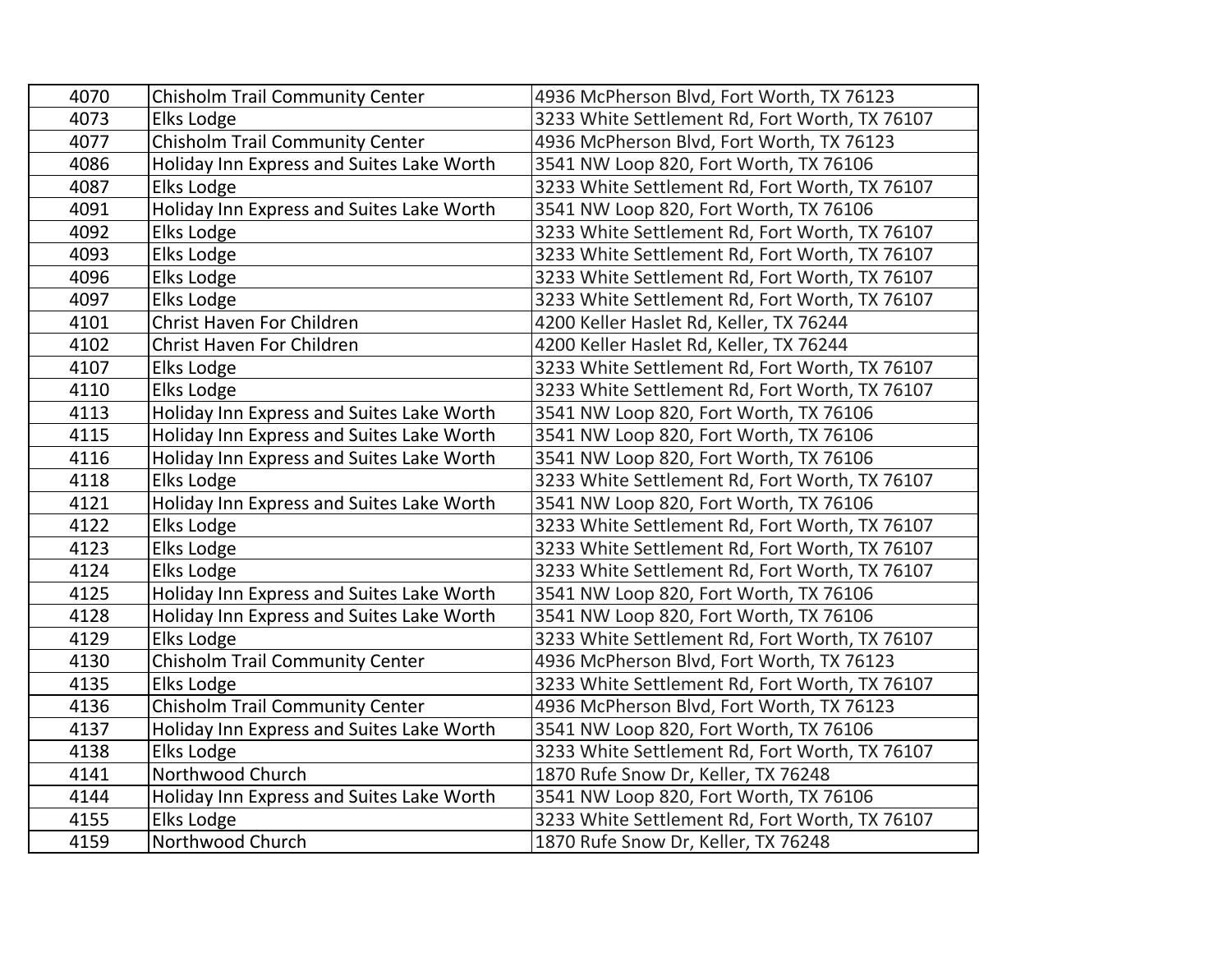| 4162 | Christ Haven For Children                 | 4200 Keller Haslet Rd, Keller, TX 76244        |
|------|-------------------------------------------|------------------------------------------------|
| 4163 | <b>Chisholm Trail Community Center</b>    | 4936 McPherson Blvd, Fort Worth, TX 76123      |
| 4178 | Holiday Inn Express and Suites Lake Worth | 3541 NW Loop 820, Fort Worth, TX 76106         |
| 4179 | Elks Lodge                                | 3233 White Settlement Rd, Fort Worth, TX 76107 |
| 4182 | Elks Lodge                                | 3233 White Settlement Rd, Fort Worth, TX 76107 |
| 4191 | Northwood Church                          | 1870 Rufe Snow Dr, Keller, TX 76248            |
| 4195 | Elks Lodge                                | 3233 White Settlement Rd, Fort Worth, TX 76107 |
| 4201 | Elks Lodge                                | 3233 White Settlement Rd, Fort Worth, TX 76107 |
| 4202 | Holiday Inn Express and Suites Lake Worth | 3541 NW Loop 820, Fort Worth, TX 76106         |
| 4203 | Elks Lodge                                | 3233 White Settlement Rd, Fort Worth, TX 76107 |
| 4204 | Holiday Inn Express and Suites Lake Worth | 3541 NW Loop 820, Fort Worth, TX 76106         |
| 4218 | Northwood Church                          | 1870 Rufe Snow Dr, Keller, TX 76248            |
| 4222 | Holiday Inn Express and Suites Lake Worth | 3541 NW Loop 820, Fort Worth, TX 76106         |
| 4230 | Elks Lodge                                | 3233 White Settlement Rd, Fort Worth, TX 76107 |
| 4231 | Elks Lodge                                | 3233 White Settlement Rd, Fort Worth, TX 76107 |
| 4232 | Holiday Inn Express and Suites Lake Worth | 3541 NW Loop 820, Fort Worth, TX 76106         |
| 4233 | Elks Lodge                                | 3233 White Settlement Rd, Fort Worth, TX 76107 |
| 4234 | Northwood Church                          | 1870 Rufe Snow Dr, Keller, TX 76248            |
| 4239 | Christ Haven For Children                 | 4200 Keller Haslet Rd, Keller, TX 76244        |
| 4242 | Holiday Inn Express and Suites Lake Worth | 3541 NW Loop 820, Fort Worth, TX 76106         |
| 4243 | Holiday Inn Express and Suites Lake Worth | 3541 NW Loop 820, Fort Worth, TX 76106         |
| 4245 | Elks Lodge                                | 3233 White Settlement Rd, Fort Worth, TX 76107 |
| 4250 | Christ Haven For Children                 | 4200 Keller Haslet Rd, Keller, TX 76244        |
| 4252 | Holiday Inn Express and Suites Lake Worth | 3541 NW Loop 820, Fort Worth, TX 76106         |
| 4253 | Elks Lodge                                | 3233 White Settlement Rd, Fort Worth, TX 76107 |
| 4256 | Elks Lodge                                | 3233 White Settlement Rd, Fort Worth, TX 76107 |
| 4259 | Holiday Inn Express and Suites Lake Worth | 3541 NW Loop 820, Fort Worth, TX 76106         |
| 4261 | Northwood Church                          | 1870 Rufe Snow Dr, Keller, TX 76248            |
| 4272 | Holiday Inn Express and Suites Lake Worth | 3541 NW Loop 820, Fort Worth, TX 76106         |
| 4276 | Holiday Inn Express and Suites Lake Worth | 3541 NW Loop 820, Fort Worth, TX 76106         |
| 4284 | Holiday Inn Express and Suites Lake Worth | 3541 NW Loop 820, Fort Worth, TX 76106         |
| 4285 | Holiday Inn Express and Suites Lake Worth | 3541 NW Loop 820, Fort Worth, TX 76106         |
| 4288 | Elks Lodge                                | 3233 White Settlement Rd, Fort Worth, TX 76107 |
| 4290 | Northwood Church                          | 1870 Rufe Snow Dr, Keller, TX 76248            |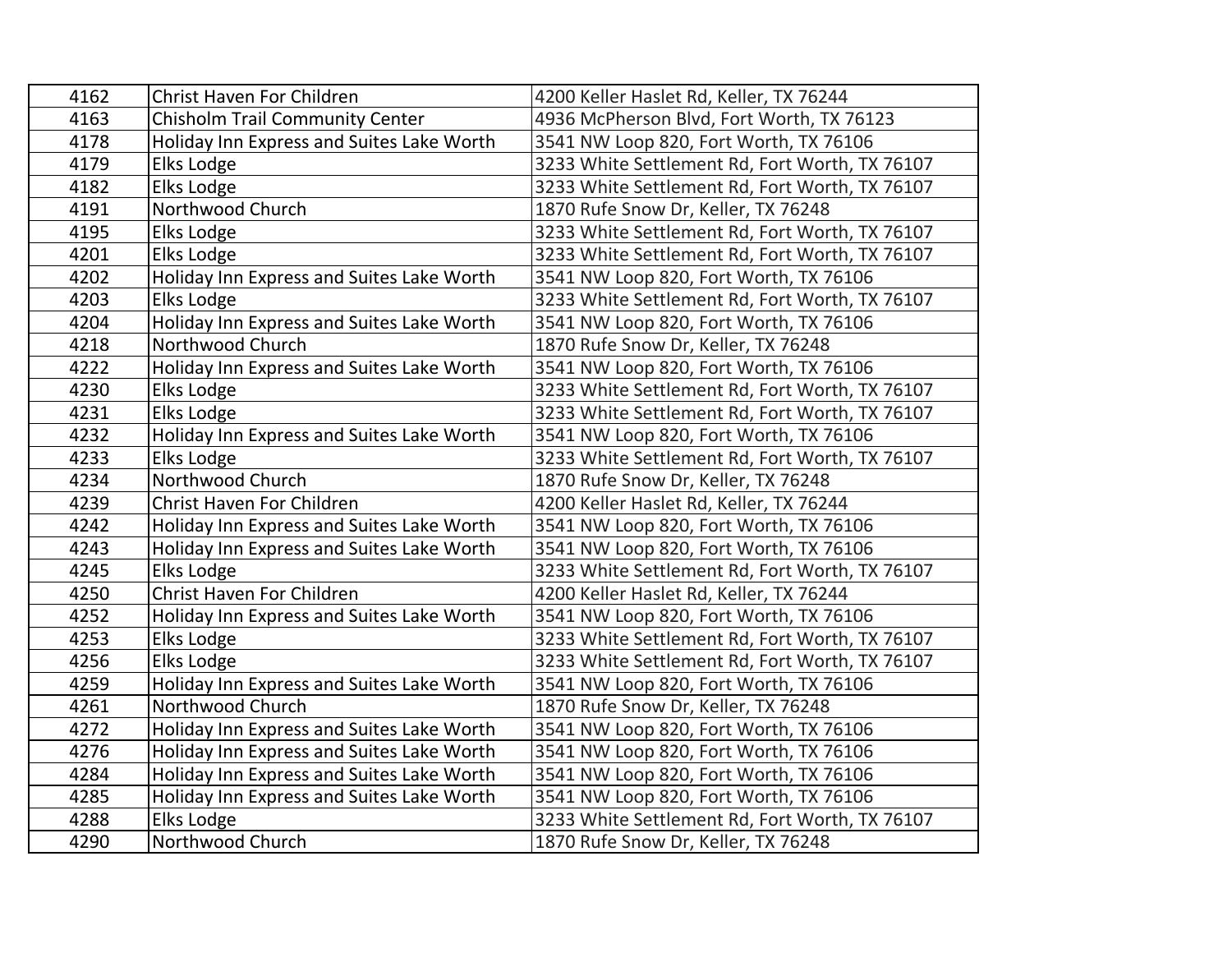| 4312 | Elks Lodge                                | 3233 White Settlement Rd, Fort Worth, TX 76107 |
|------|-------------------------------------------|------------------------------------------------|
| 4328 | Northwood Church                          | 1870 Rufe Snow Dr, Keller, TX 76248            |
| 4338 | Holiday Inn Express and Suites Lake Worth | 3541 NW Loop 820, Fort Worth, TX 76106         |
| 4340 | Holiday Inn Express and Suites Lake Worth | 3541 NW Loop 820, Fort Worth, TX 76106         |
| 4342 | Elks Lodge                                | 3233 White Settlement Rd, Fort Worth, TX 76107 |
| 4343 | Elks Lodge                                | 3233 White Settlement Rd, Fort Worth, TX 76107 |
| 4344 | Holiday Inn Express and Suites Lake Worth | 3541 NW Loop 820, Fort Worth, TX 76106         |
| 4350 | Holiday Inn Express and Suites Lake Worth | 3541 NW Loop 820, Fort Worth, TX 76106         |
| 4362 | Christ Haven For Children                 | 4200 Keller Haslet Rd, Keller, TX 76244        |
| 4369 | Elks Lodge                                | 3233 White Settlement Rd, Fort Worth, TX 76107 |
| 4370 | Forest Hill Civic & Convention Center     | 6901 Wichita St., Forest Hill, TX 76140        |
| 4371 | Holiday Inn Express and Suites Lake Worth | 3541 NW Loop 820, Fort Worth, TX 76106         |
| 4373 | Holiday Inn Express and Suites Lake Worth | 3541 NW Loop 820, Fort Worth, TX 76106         |
| 4374 | Northwood Church                          | 1870 Rufe Snow Dr, Keller, TX 76248            |
| 4375 | Holiday Inn Express and Suites Lake Worth | 3541 NW Loop 820, Fort Worth, TX 76106         |
| 4395 | Holiday Inn Express and Suites Lake Worth | 3541 NW Loop 820, Fort Worth, TX 76106         |
| 4397 | Holiday Inn Express and Suites Lake Worth | 3541 NW Loop 820, Fort Worth, TX 76106         |
| 4399 | Northwood Church                          | 1870 Rufe Snow Dr, Keller, TX 76248            |
| 4400 | Holiday Inn Express and Suites Lake Worth | 3541 NW Loop 820, Fort Worth, TX 76106         |
| 4410 | Northwood Church                          | 1870 Rufe Snow Dr, Keller, TX 76248            |
| 4429 | Holiday Inn Express and Suites Lake Worth | 3541 NW Loop 820, Fort Worth, TX 76106         |
| 4432 | Forest Hill Civic & Convention Center     | 6901 Wichita St., Forest Hill, TX 76140        |
| 4452 | Christ Haven For Children                 | 4200 Keller Haslet Rd, Keller, TX 76244        |
| 4454 | Holiday Inn Express and Suites Lake Worth | 3541 NW Loop 820, Fort Worth, TX 76106         |
| 4456 | Elks Lodge                                | 3233 White Settlement Rd, Fort Worth, TX 76107 |
| 4458 | Forest Hill Civic & Convention Center     | 6901 Wichita St., Forest Hill, TX 76140        |
| 4475 | Elks Lodge                                | 3233 White Settlement Rd, Fort Worth, TX 76107 |
| 4478 | Elks Lodge                                | 3233 White Settlement Rd, Fort Worth, TX 76107 |
| 4480 | Elks Lodge                                | 3233 White Settlement Rd, Fort Worth, TX 76107 |
| 4483 | Christ Haven For Children                 | 4200 Keller Haslet Rd, Keller, TX 76244        |
| 4485 | Christ Haven For Children                 | 4200 Keller Haslet Rd, Keller, TX 76244        |
| 4487 | Elks Lodge                                | 3233 White Settlement Rd, Fort Worth, TX 76107 |
| 4492 | Forest Hill Civic & Convention Center     | 6901 Wichita St., Forest Hill, TX 76140        |
| 4493 | Elks Lodge                                | 3233 White Settlement Rd, Fort Worth, TX 76107 |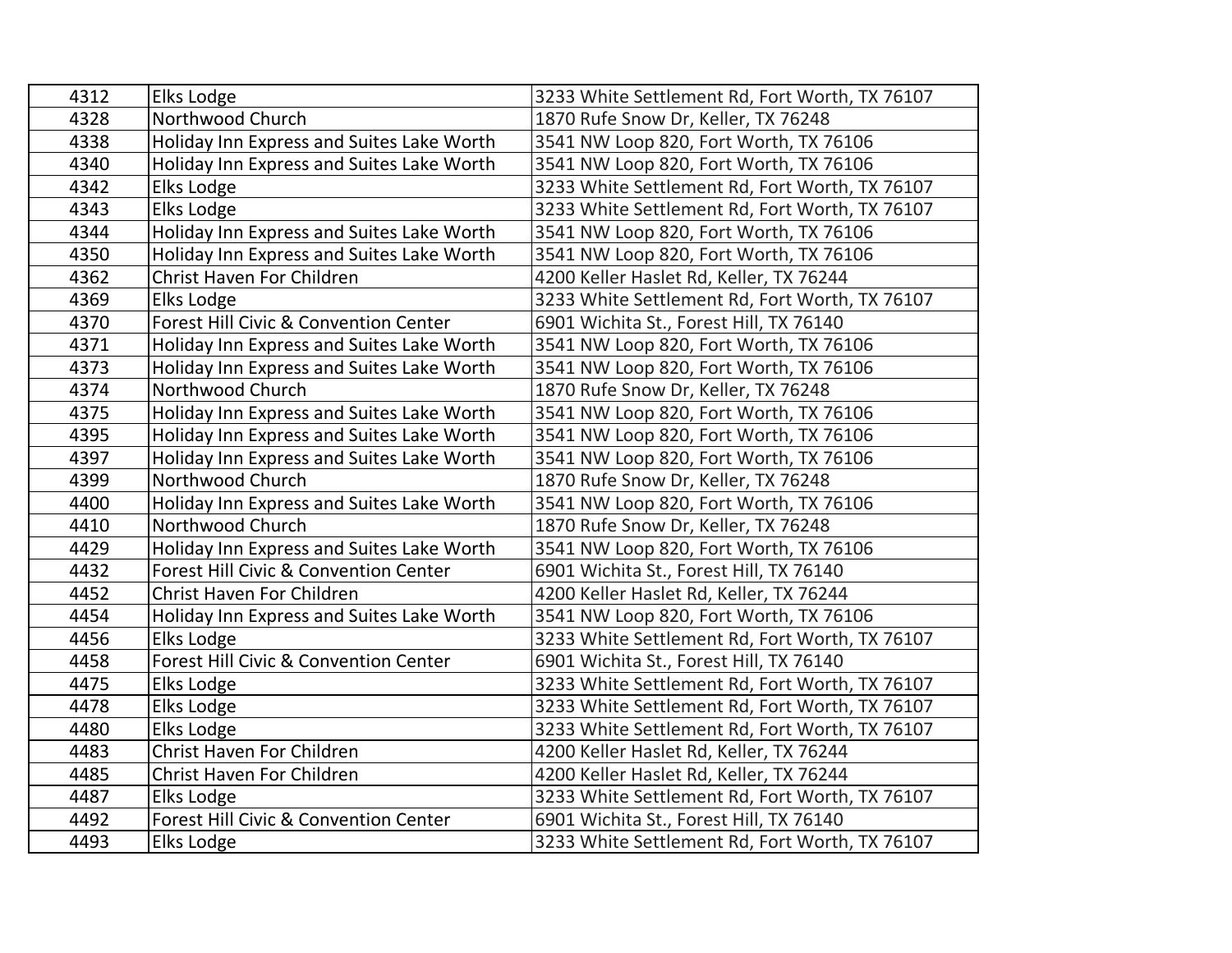| 4494 | Forest Hill Civic & Convention Center     | 6901 Wichita St., Forest Hill, TX 76140        |
|------|-------------------------------------------|------------------------------------------------|
| 4495 | Forest Hill Civic & Convention Center     | 6901 Wichita St., Forest Hill, TX 76140        |
| 4496 | Holiday Inn Express and Suites Lake Worth | 3541 NW Loop 820, Fort Worth, TX 76106         |
| 4497 | Elks Lodge                                | 3233 White Settlement Rd, Fort Worth, TX 76107 |
| 4498 | Elks Lodge                                | 3233 White Settlement Rd, Fort Worth, TX 76107 |
| 4499 | Christ Haven For Children                 | 4200 Keller Haslet Rd, Keller, TX 76244        |
| 4503 | Elks Lodge                                | 3233 White Settlement Rd, Fort Worth, TX 76107 |
| 4508 | Christ Haven For Children                 | 4200 Keller Haslet Rd, Keller, TX 76244        |
| 4512 | Elks Lodge                                | 3233 White Settlement Rd, Fort Worth, TX 76107 |
| 4528 | Northwood Church                          | 1870 Rufe Snow Dr, Keller, TX 76248            |
| 4531 | Holiday Inn Express and Suites Lake Worth | 3541 NW Loop 820, Fort Worth, TX 76106         |
| 4532 | Holiday Inn Express and Suites Lake Worth | 3541 NW Loop 820, Fort Worth, TX 76106         |
| 4533 | Northwood Church                          | 1870 Rufe Snow Dr, Keller, TX 76248            |
| 4534 | Holiday Inn Express and Suites Lake Worth | 3541 NW Loop 820, Fort Worth, TX 76106         |
| 4540 | Christ Haven For Children                 | 4200 Keller Haslet Rd, Keller, TX 76244        |
| 4551 | Holiday Inn Express and Suites Lake Worth | 3541 NW Loop 820, Fort Worth, TX 76106         |
| 4563 | Elks Lodge                                | 3233 White Settlement Rd, Fort Worth, TX 76107 |
| 4565 | Elks Lodge                                | 3233 White Settlement Rd, Fort Worth, TX 76107 |
| 4568 | Elks Lodge                                | 3233 White Settlement Rd, Fort Worth, TX 76107 |
| 4572 | Elks Lodge                                | 3233 White Settlement Rd, Fort Worth, TX 76107 |
| 4573 | Elks Lodge                                | 3233 White Settlement Rd, Fort Worth, TX 76107 |
| 4587 | Forest Hill Civic & Convention Center     | 6901 Wichita St., Forest Hill, TX 76140        |
| 4588 | Northwood Church                          | 1870 Rufe Snow Dr, Keller, TX 76248            |
| 4591 | Christ Haven For Children                 | 4200 Keller Haslet Rd, Keller, TX 76244        |
| 4592 | Holiday Inn Express and Suites Lake Worth | 3541 NW Loop 820, Fort Worth, TX 76106         |
| 4593 | Elks Lodge                                | 3233 White Settlement Rd, Fort Worth, TX 76107 |
| 4595 | Holiday Inn Express and Suites Lake Worth | 3541 NW Loop 820, Fort Worth, TX 76106         |
| 4596 | <b>Christ Haven For Children</b>          | 4200 Keller Haslet Rd, Keller, TX 76244        |
| 4598 | Holiday Inn Express and Suites Lake Worth | 3541 NW Loop 820, Fort Worth, TX 76106         |
| 4599 | Christ Haven For Children                 | 4200 Keller Haslet Rd, Keller, TX 76244        |
| 4602 | Northwood Church                          | 1870 Rufe Snow Dr, Keller, TX 76248            |
| 4604 | Elks Lodge                                | 3233 White Settlement Rd, Fort Worth, TX 76107 |
| 4615 | Elks Lodge                                | 3233 White Settlement Rd, Fort Worth, TX 76107 |
| 4620 | Northwood Church                          | 1870 Rufe Snow Dr, Keller, TX 76248            |